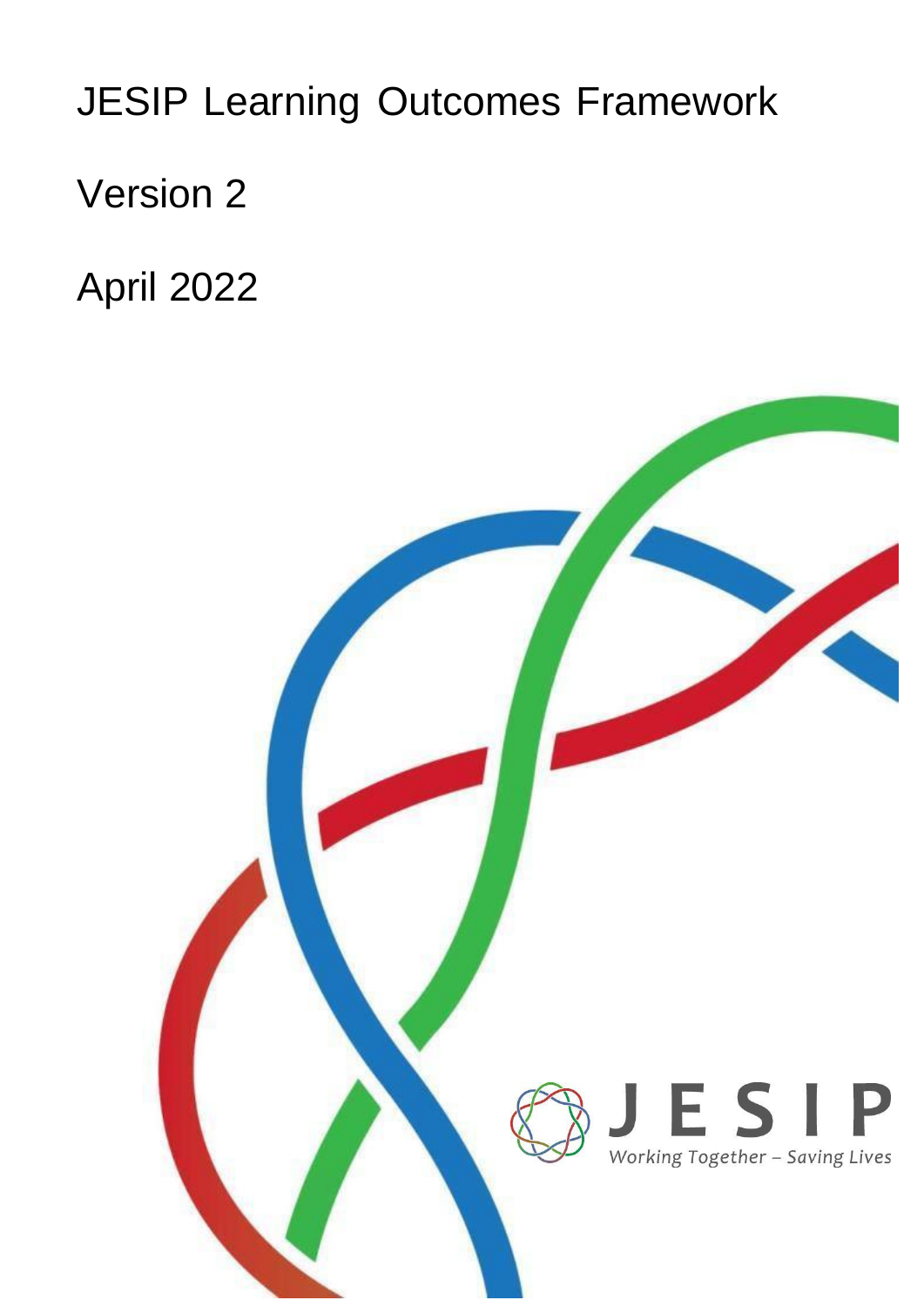

#### **Introduction and Guidance**

This framework is designed as guidance to provide responder agencies, which includes the emergency services, with the minimum learning outcomes required from any JESIP related training.

The content has been arranged by topics with relevant learning outcomes for each audience. The full framework appears first which allows the reader to compare learning outcomes for each audience against each topic.

Following this are the complete learning outcomes organised by audience. There is also guidance about each audience group in Annex A.

Whilst JESIP has a number of training awareness packages available, it is acknowledged that many organisations have already embedded JESIP content into existing learning and development programmes and will continue to embed JESIP into future programmes. This is encouraged as part of fully embedding JESIP into business as usual for responder agencies.

It is envisaged that any future review of how well JESIP is being embedded locally would use this framework as a benchmark for that review.

Where training products developed by services meet the learning outcomes and, where it is appropriate, are delivered in a multi-agency setting, then they will satisfy requirements for future JESIP training delivery.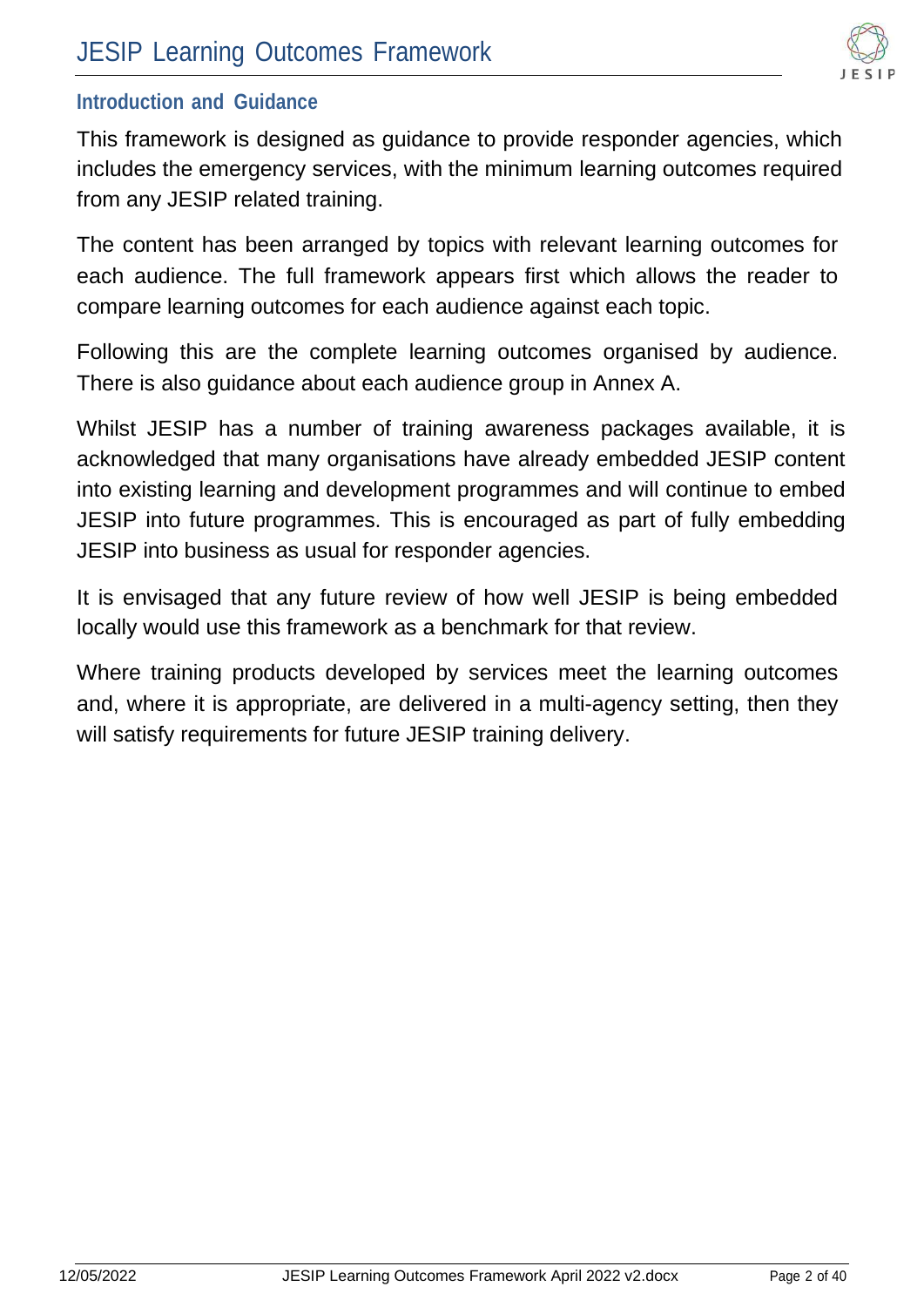

# **Content by Topic**

#### **Table of Contents**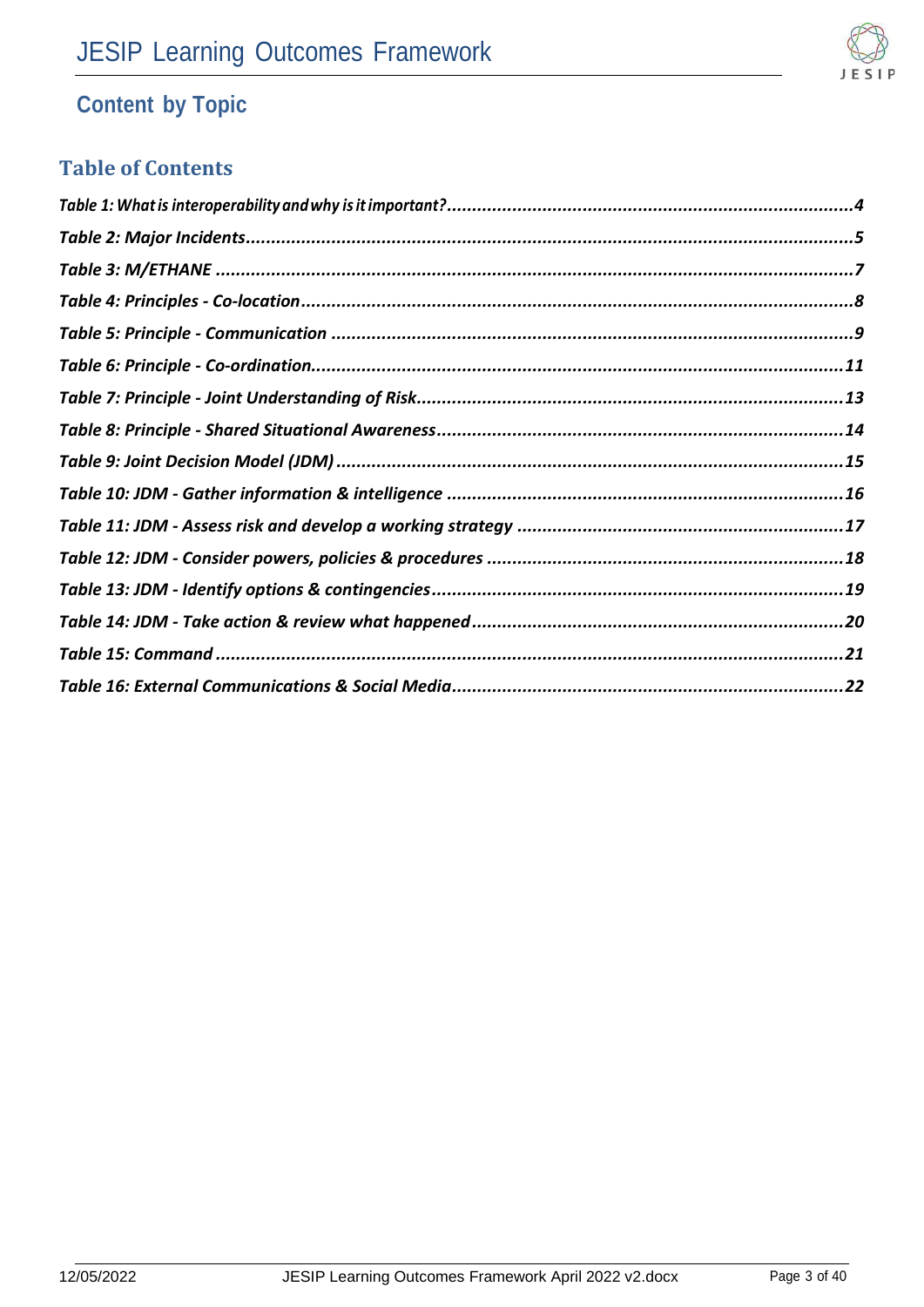

### Table 1: What is interoperability and why is it important?

<span id="page-3-0"></span>

| <b>Audiences</b>                                                              |                                                                               |                                                                                    |                                                                                    |                                                                                    |                                                                                    |  |
|-------------------------------------------------------------------------------|-------------------------------------------------------------------------------|------------------------------------------------------------------------------------|------------------------------------------------------------------------------------|------------------------------------------------------------------------------------|------------------------------------------------------------------------------------|--|
| All Responder Staff                                                           | <b>Control Room Staff</b>                                                     | <b>Control Room</b><br>Command/<br>Manager/Supervisor                              | Operational<br>Command                                                             | <b>Tactical Command</b>                                                            | <b>Strategic Command</b>                                                           |  |
| Define interoperability                                                       | Define interoperability                                                       | Define interoperability                                                            | Define interoperability                                                            | Define<br>interoperability                                                         | Define interoperability                                                            |  |
| Explain why it is<br>important<br>organisations work<br>together at incidents | Explain why it is<br>important organisations<br>work together at<br>incidents | Explain why it is<br>important<br>organisations work<br>together at incidents      | Explain why it is<br>important<br>organisations work<br>together at incidents      | Explain why it is<br>important<br>organisations work<br>together at incidents      | Explain why it is<br>important<br>organisations work<br>together at incidents      |  |
| Describe the Joint<br>Doctrine short guide<br>and how to access it            | Describe the Joint<br>Doctrine short guide and<br>how to access it            | Describe the JESIP Joint<br>Doctrine guidance and<br>how to access it              | Describe the JESIP<br>Joint Doctrine<br>guidance and how<br>to access it           | Describe the JESIP<br>Joint Doctrine<br>guidance and how to<br>access it.          | Describe the JESIP Joint<br>Doctrine guidance and<br>how to access it              |  |
| Demonstrate an<br>awareness of the JESIP<br>mobile application                | Demonstrate an<br>awareness of the JESIP<br>mobile application                | Demonstrate an<br>awareness of the JESIP<br>mobile application                     | Demonstrate an<br>awareness of the<br>JESIP mobile<br>application                  | Demonstrate an<br>awareness of the<br>JESIP mobile<br>application                  | Demonstrate an<br>awareness of the JESIP<br>mobile application                     |  |
| List the five principles<br>for joint working                                 | List the five principles for<br>joint working                                 | Describe the five<br>principles for joint<br>working and why they<br>are important | Describe the five<br>principles for joint<br>working and why they<br>are important | Describe the five<br>principles for joint<br>working and why they<br>are important | Describe the five<br>principles for joint<br>working and why they<br>are important |  |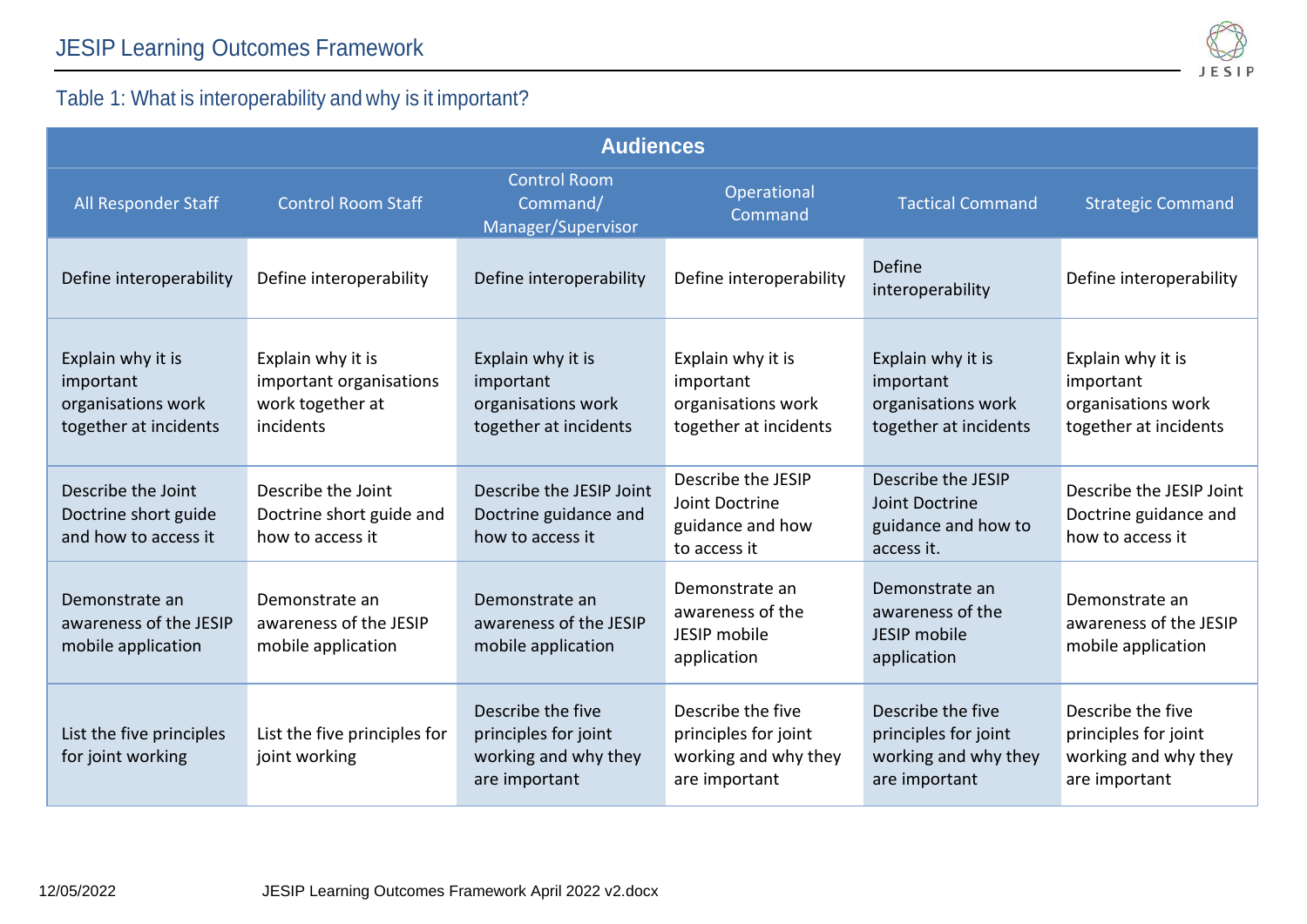

### Table 2: Major Incidents

<span id="page-4-0"></span>

|                                                                                                                       |                                                                                                                       |                                                                                                                       | <b>Audiences</b>                                                                                                         |                                                                                                                          |                                                                                                                    |
|-----------------------------------------------------------------------------------------------------------------------|-----------------------------------------------------------------------------------------------------------------------|-----------------------------------------------------------------------------------------------------------------------|--------------------------------------------------------------------------------------------------------------------------|--------------------------------------------------------------------------------------------------------------------------|--------------------------------------------------------------------------------------------------------------------|
| All Responder Staff                                                                                                   | <b>Control Room Staff</b>                                                                                             | <b>Control Room</b><br>Command/<br>Manager/Supervisor                                                                 | Operational<br>Command                                                                                                   | <b>Tactical Command</b>                                                                                                  | <b>Strategic Command</b>                                                                                           |
| Identify the national<br>definition of a major<br>incident                                                            | Identify the national<br>definition of a major<br>incident                                                            | Identify the national<br>definition of a major<br>incident                                                            | Identify the national<br>definition of a major<br>incident                                                               | Identify the national<br>definition of a major<br>incident                                                               | Identify the national<br>definition of a major<br>incident                                                         |
| Identify who can declare<br>a major incident in your<br>organisation                                                  | Identify who can declare<br>a major incident in your<br>organisation                                                  | Identify who can declare<br>a major incident in your<br>organisation                                                  | Identify who can<br>declare a major<br>incident in your<br>organisation                                                  | Identify who can<br>declare a major<br>incident in your<br>organisation                                                  | Identify who can declare a<br>major incident in your<br>organisation                                               |
|                                                                                                                       | Describe the process for<br>communication between<br>control rooms                                                    | Describe the process for<br>communication between<br>control rooms                                                    |                                                                                                                          |                                                                                                                          |                                                                                                                    |
| Describe the implications<br>of declaring a major<br>incident for your<br>organisation and for<br>other organisations | Describe the implications<br>of declaring a major<br>incident for your<br>organisation and for<br>other organisations | Describe the implications<br>of declaring a major<br>incident for your<br>organisation and for<br>other organisations | Describe the<br>implications of<br>declaring a major<br>incident for your<br>organisation and for<br>other organisations | Describe the<br>implications of<br>declaring a major<br>incident for your<br>organisation and for<br>other organisations | Describe the implications of<br>declaring a major incident<br>for your organisation and<br>for other organisations |
|                                                                                                                       |                                                                                                                       | Identify relevant single<br>service and Local<br>Resilience Forum generic<br>response plans                           | Identify relevant single<br>service and Local<br>Resilience Forum<br>generic response plans                              | Identify relevant single<br>service and Local<br><b>Resilience Forum</b><br>generic response plans                       | Identify relevant single<br>service and Local Resilience<br>Forum generic response<br>plans                        |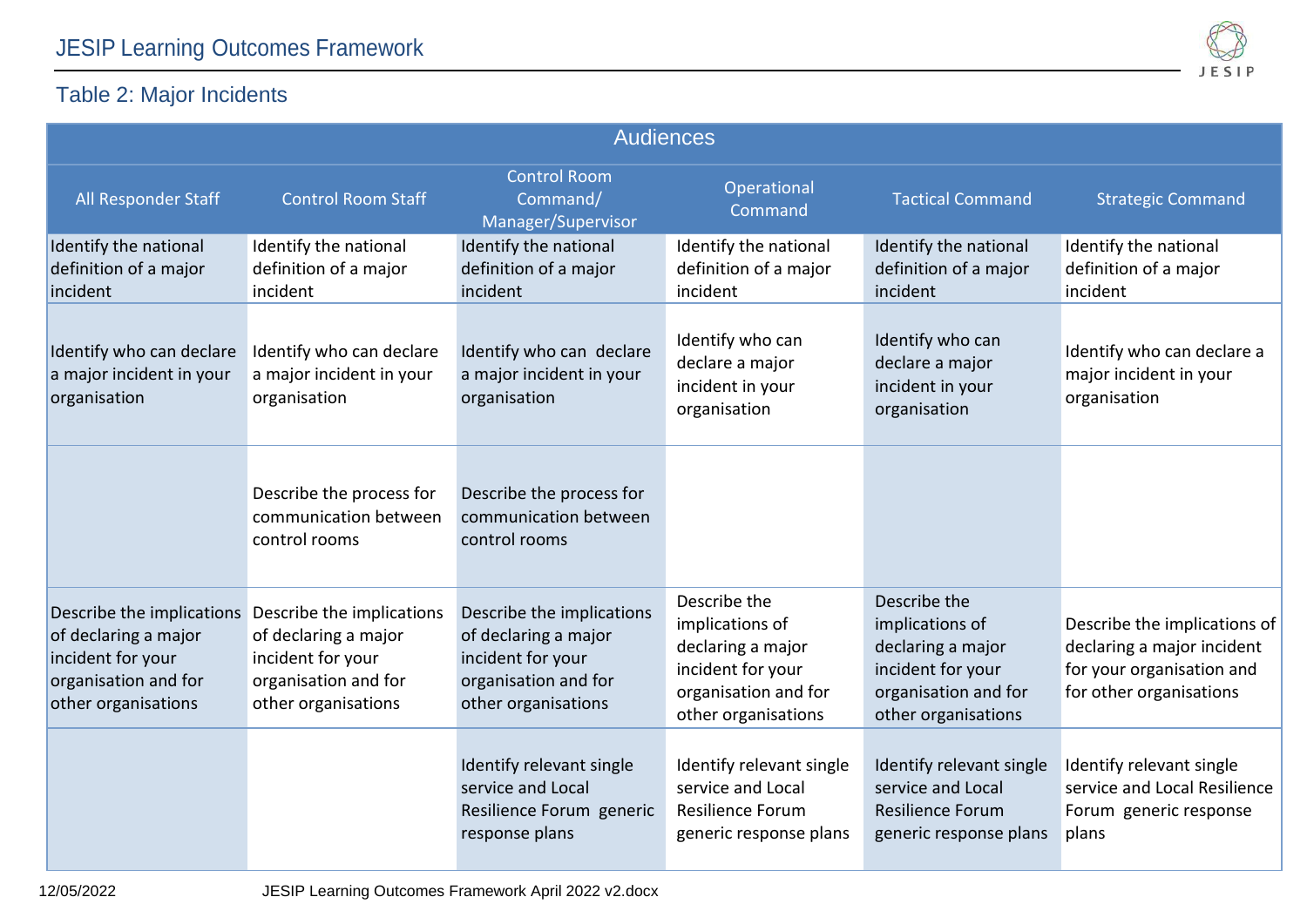# JESIP Learning Outcomes Framework



| Describe the role of the<br>first responder in a<br>major incident | Describe the role of a<br>Control Room in a major<br>incident | Describe the role of a<br>Control Room in a major<br>incident                                                     | Describe the role of an<br>Operational<br>Commander in a major<br>incident                                        | Describe the role of a<br><b>Tactical Commander in</b><br>a major incident                                        | Describe the role of a<br>Strategic Commander in a<br>major incident                                              |
|--------------------------------------------------------------------|---------------------------------------------------------------|-------------------------------------------------------------------------------------------------------------------|-------------------------------------------------------------------------------------------------------------------|-------------------------------------------------------------------------------------------------------------------|-------------------------------------------------------------------------------------------------------------------|
|                                                                    |                                                               | Describe the importance<br>of the early sharing of a<br>declaration of a major<br>incident with partners          | Describe the<br>importance of the early<br>sharing of a declaration<br>of a major incident<br>with partners       | Describe the<br>importance of the early<br>sharing of a declaration<br>of a major incident<br>with partners       | Describe the importance of<br>the early sharing of a<br>declaration of a major<br>incident with partners          |
|                                                                    |                                                               | Describe why it is<br>important to provide<br>timely and accurate<br>information to warn and<br>inform the public | Describe why it is<br>important to provide<br>timely and accurate<br>information to warn and<br>inform the public | Describe why it is<br>important to provide<br>timely and accurate<br>information to warn<br>and inform the public | Describe why it is<br>important to provide<br>timely and accurate<br>information to warn and<br>inform the public |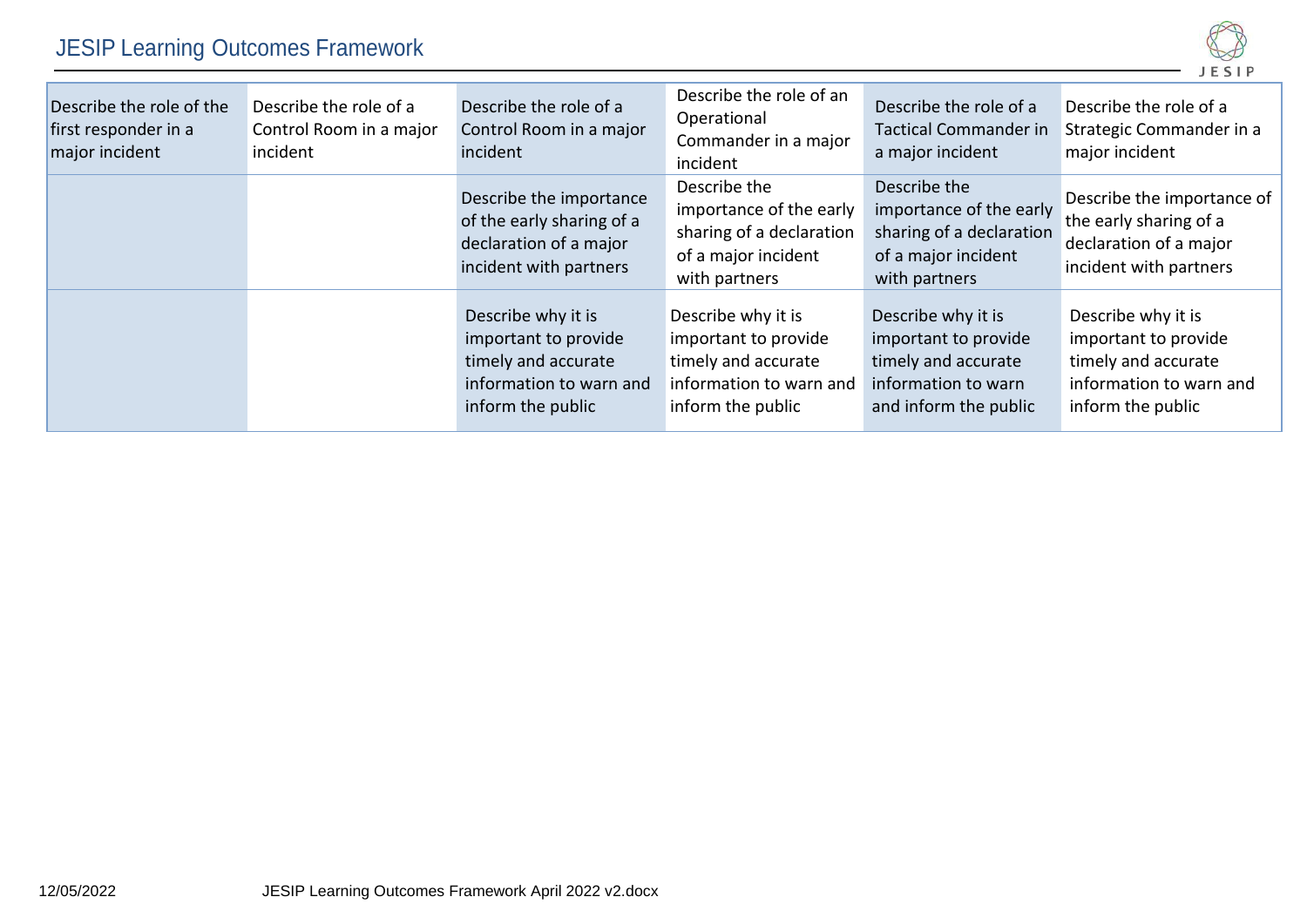#### Table 3: M/ETHANE



<span id="page-6-0"></span>

| <b>Audiences</b>                                                                                  |                                                                                                     |                                                                                                     |                                                                                                |                                                                                                   |                                                                                                |  |
|---------------------------------------------------------------------------------------------------|-----------------------------------------------------------------------------------------------------|-----------------------------------------------------------------------------------------------------|------------------------------------------------------------------------------------------------|---------------------------------------------------------------------------------------------------|------------------------------------------------------------------------------------------------|--|
| All Responder Staff                                                                               | <b>Control Room Staff</b>                                                                           | Control Room Command/<br>Manager/Supervisor                                                         | <b>Operational Command</b>                                                                     | <b>Tactical Command</b>                                                                           | <b>Strategic Command</b>                                                                       |  |
| Describe why it is<br>important to have a<br>single format for<br>sharing incident<br>information | Describe why it is<br>important to have a<br>single format for<br>sharing incident<br>information   | Describe why it is<br>important to have a<br>single format for sharing<br>incident information      | Describe why it is<br>important to have a<br>single format for sharing<br>incident information | Describe why it is<br>important to have a<br>single format for<br>sharing incident<br>information | Describe why it is<br>important to have a<br>single format for sharing<br>incident information |  |
| Describe the<br>difference between<br>M/ETHANE and<br>ETHANE messages.                            | Describe the<br>difference between<br>M/ETHANE and<br>ETHANE messages.                              | Describe the difference<br>between M/ETHANE<br>and ETHANE messages                                  | Describe the difference<br>between M/ETHANE<br>and ETHANE messages                             | Describe the<br>difference between<br>M/ETHANE and<br><b>ETHANE</b> messages                      | Describe the difference<br>between M/ETHANE<br>and ETHANE messages                             |  |
| Demonstrate the<br>construction and<br>delivery of an effective<br>M/ETHANE message               | Demonstrate the<br>construction and<br>delivery of an effective<br>M/ETHANE message                 | Demonstrate the<br>construction and<br>delivery of an effective<br>M/ETHANE message                 | Demonstrate the<br>construction and<br>delivery of an effective<br>M/ETHANE message            | Demonstrate the<br>construction and<br>delivery of an effective<br>M/ETHANE message               | Demonstrate the<br>construction and<br>delivery of an effective<br>M/ETHANE message            |  |
| Demonstrate how<br>the JESIP App can be<br>used to help generate<br>a M/ETHANE report             | Describe how<br>information from<br>M/ETHANE messages<br>can be used to populate<br>an incident log | Describe how<br>Information from<br>M/ETHANE messages<br>can be used to populate<br>an incident log | Demonstrate how the<br>JESIP App can be used<br>to help generate a<br>M/ETHANE report          | Demonstrate how the<br>JESIP App can be used<br>to help generate a<br>M/ETHANE report             | Demonstrate how the<br>JESIP App can be used<br>to help generate a<br>M/ETHANE report          |  |
| Describe how<br>M/ETHANE messages<br>can be shared with<br>partner agencies                       | Describe how<br>M/ETHANE messages<br>can be shared with<br>partner agencies                         | Describe how<br>M/ETHANE messages<br>can be shared with<br>partner agencies                         | Describe how<br>M/ETHANE messages<br>can be shared with<br>partner agencies                    | Describe how<br>M/ETHANE messages<br>can be shared with<br>partner agencies                       | Describe how<br>M/ETHANE messages<br>can be shared with<br>partner agencies                    |  |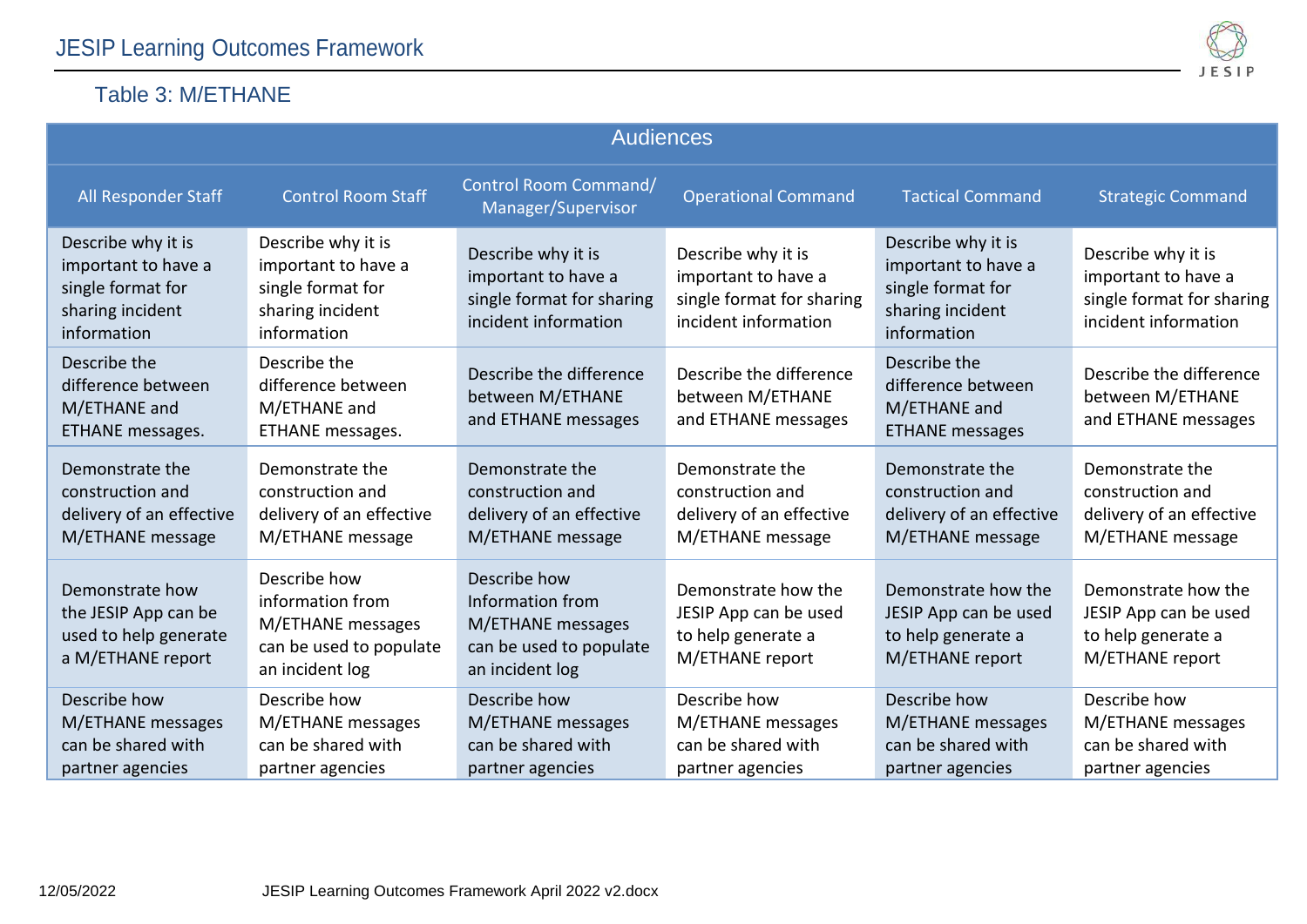### Table 4: Principles - Co-location



<span id="page-7-0"></span>

| <b>Audiences</b>                                                                                                                  |                                                                                                                                   |                                                                                                                                   |                                                                                                                                    |                                                                                                                                       |                                                                                                                                   |  |
|-----------------------------------------------------------------------------------------------------------------------------------|-----------------------------------------------------------------------------------------------------------------------------------|-----------------------------------------------------------------------------------------------------------------------------------|------------------------------------------------------------------------------------------------------------------------------------|---------------------------------------------------------------------------------------------------------------------------------------|-----------------------------------------------------------------------------------------------------------------------------------|--|
| All Responder Staff                                                                                                               | <b>Control Room Staff</b>                                                                                                         | Control Room Command/<br>Manager/Supervisor                                                                                       | <b>Operational Command</b>                                                                                                         | <b>Tactical Command</b>                                                                                                               | <b>Strategic Command</b>                                                                                                          |  |
| Describe how the<br>commander at scene<br>from each responder<br>organisation can be<br>identified                                | Describe how control<br>rooms can support the<br>colocation of<br>commanders                                                      | Describe how control<br>rooms can support the<br>colocation of<br>commanders                                                      | Describe how the<br>commander at scene<br>from each responder<br>organisation can be<br>identified                                 | Describe how the<br>commander at scene<br>from each responder<br>organisation can be<br>identified                                    | Describe how the<br>commander at scene<br>from each responder<br>organisation can be<br>identified                                |  |
| Describe why it is<br>important that<br>commanders co-locate<br>at an incident and what<br>can go wrong if this<br>does not occur | Describe why it is<br>important that<br>commanders co-locate at<br>an incident and what can<br>go wrong if this does not<br>occur | Describe why it is<br>important that<br>commanders co-locate<br>at an incident and what<br>can go wrong if this does<br>not occur | Describe why it is<br>important that<br>commanders co- locate<br>at an incident and what<br>can go wrong if this does<br>not occur | Describe why it is<br>important that<br>commanders co-<br>locate at an incident<br>and what can go<br>wrong if this does<br>not occur | Describe why it is<br>important that<br>commanders co-locate<br>at an incident and what<br>can go wrong if this does<br>not occur |  |
| Describe what<br>considerations there<br>are in relation to co-<br>location (safety, easily<br>identifiable, suitable)            | Describe what<br>considerations there are<br>in relation to co-location<br>(safety, easily<br>identifiable, suitable)             | Describe what<br>considerations there are<br>in relation to co-location<br>(safety, easily<br>identifiable, suitable)             | Describe what<br>considerations there<br>are in relation to co-<br>location (safety, easily<br>identifiable, suitable)             | Describe what<br>considerations there<br>are in relation to co-<br>location (safety,<br>easily identifiable,<br>suitable)             | Describe what<br>considerations there are<br>in relation to co-location<br>(safety, easily<br>identifiable, suitable)             |  |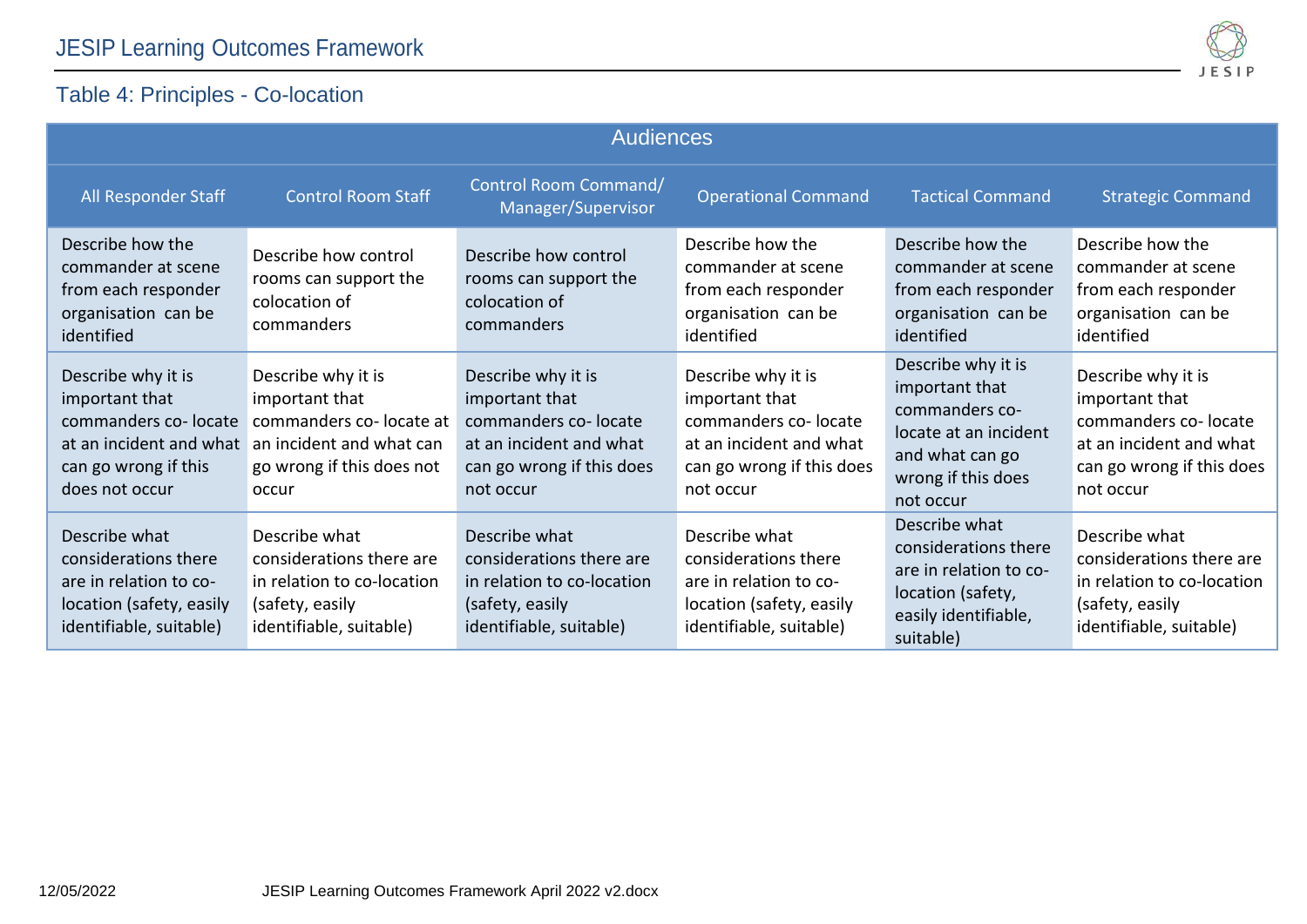### Table 5: Principle - Communication



<span id="page-8-0"></span>

| <b>Audiences</b>                                                                                                                             |                                                                                                                                           |                                                                                                                                              |                                                                                                                                           |                                                                                                                                                 |                                                                                                                                              |
|----------------------------------------------------------------------------------------------------------------------------------------------|-------------------------------------------------------------------------------------------------------------------------------------------|----------------------------------------------------------------------------------------------------------------------------------------------|-------------------------------------------------------------------------------------------------------------------------------------------|-------------------------------------------------------------------------------------------------------------------------------------------------|----------------------------------------------------------------------------------------------------------------------------------------------|
| All Responder Staff                                                                                                                          | <b>Control Room Staff</b>                                                                                                                 | <b>Control Room</b><br>Command/<br>Manager/Supervisor                                                                                        | <b>Operational Command</b>                                                                                                                | <b>Tactical Command</b>                                                                                                                         | <b>Strategic Command</b>                                                                                                                     |
| Describe why it is<br>important to<br>communicate using<br>language which is<br>clear and free from<br>technical jargon and<br>abbreviations | Describe why it is<br>important to<br>communicate using<br>language which is clear<br>and free from technical<br>jargon and abbreviations | Describe why it is<br>important to<br>communicate using<br>language which is clear<br>and free from technical<br>jargon and<br>abbreviations | Describe why it is<br>important to<br>communicate using<br>language which is clear<br>and free from technical<br>jargon and abbreviations | Describe why it is<br>important to<br>communicate<br>using language<br>which is clear and<br>free from<br>technical jargon<br>and abbreviations | Describe why it is<br>important to<br>communicate using<br>language which is clear<br>and free from technical<br>jargon and<br>abbreviations |
| Describe why it is<br>important to share<br>reliable and accurate<br>information with other<br>responders                                    | Describe why it is<br>important to share<br>reliable and accurate<br>information with other<br>responders                                 | Describe why it is<br>important to share reliable<br>and accurate information<br>with other responders                                       | Describe why it is<br>important to share<br>reliable and accurate<br>information with other<br>responders                                 | Describe why it is<br>important to share<br>reliable and accurate<br>information with<br>other responders                                       | Describe why it is<br>important to share reliable<br>and accurate information<br>with other responders                                       |
|                                                                                                                                              | Describe the talk, not tell<br>process                                                                                                    | Describe the talk, not tell<br>process                                                                                                       |                                                                                                                                           |                                                                                                                                                 |                                                                                                                                              |
| Describe how and why<br>the use of Airwave multi-<br>agency talk groups can<br>assist with managing an<br>incident                           | Describe how the use of<br>Airwave multi-agency talk<br>groups can assist with<br>managing an incident                                    | Describe how and why the<br>use of Airwave multi-<br>agency talk groups can<br>assist with managing an<br>incident                           | Describe how and why<br>the use of Airwave multi-<br>agency talk groups can<br>assist with managing an<br>incident                        | Describe how and<br>why the use of<br>Airwave multi-agency<br>talk groups can assist<br>with managing an<br>incident                            | Describe how and why the<br>use of Airwave multi-<br>agency talk groups can<br>assist with managing an<br>incident                           |
| Describe how to request a<br>multi-agency talkgroup                                                                                          | Describe how to establish<br>a multi-agency talkgroup                                                                                     | Describe how to establish a<br>multi-agency talkgroup                                                                                        | Describe how to request a<br>multi-agency talkgroup                                                                                       | Describe how to<br>request a multi-<br>agency talkgroup                                                                                         | Describe how to request a<br>multi-agency talkgroup                                                                                          |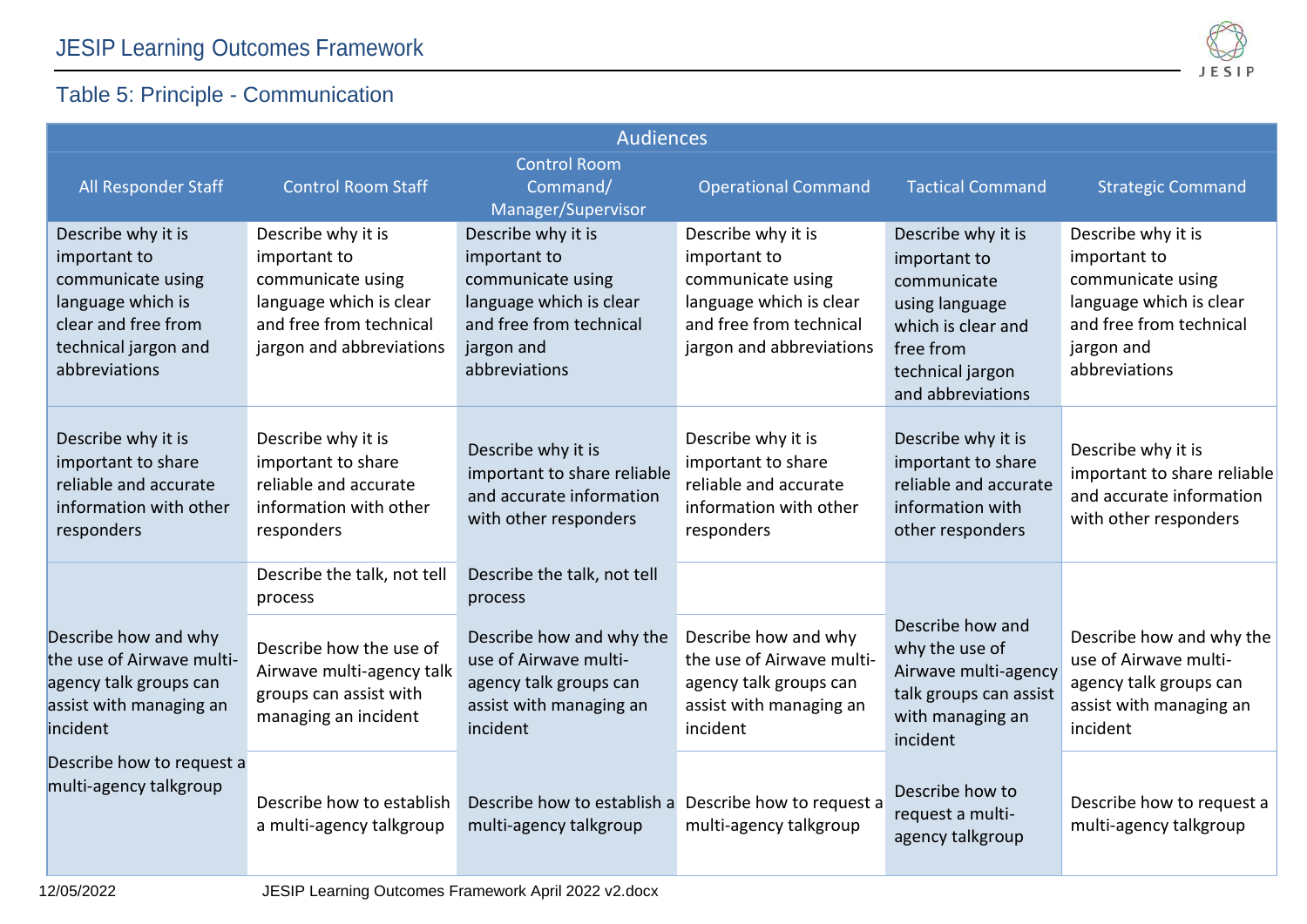

| <b>Audiences</b>                                                                        |                                                                                      |                                                                                            |                                                                                         |                                                                                            |                                                                                         |  |
|-----------------------------------------------------------------------------------------|--------------------------------------------------------------------------------------|--------------------------------------------------------------------------------------------|-----------------------------------------------------------------------------------------|--------------------------------------------------------------------------------------------|-----------------------------------------------------------------------------------------|--|
| All Responder Staff                                                                     | <b>Control Room Staff</b>                                                            | <b>Control Room</b><br>Command/<br>Manager/Supervisor                                      | <b>Operational Command</b>                                                              | <b>Tactical Command</b>                                                                    | <b>Strategic Command</b>                                                                |  |
| Describe the support a<br>communications advisor<br>can give during a major<br>incident | Describe the support a<br>communications advisor can<br>give during a major incident | Describe the support a<br>communications<br>advisor can give<br>during a major<br>incident | Describe the support a<br>communications advisor<br>can give during a major<br>incident | Describe the support<br>a communications<br>advisor can give<br>during a major<br>incident | Describe the support a<br>communications advisor<br>can give during a major<br>incident |  |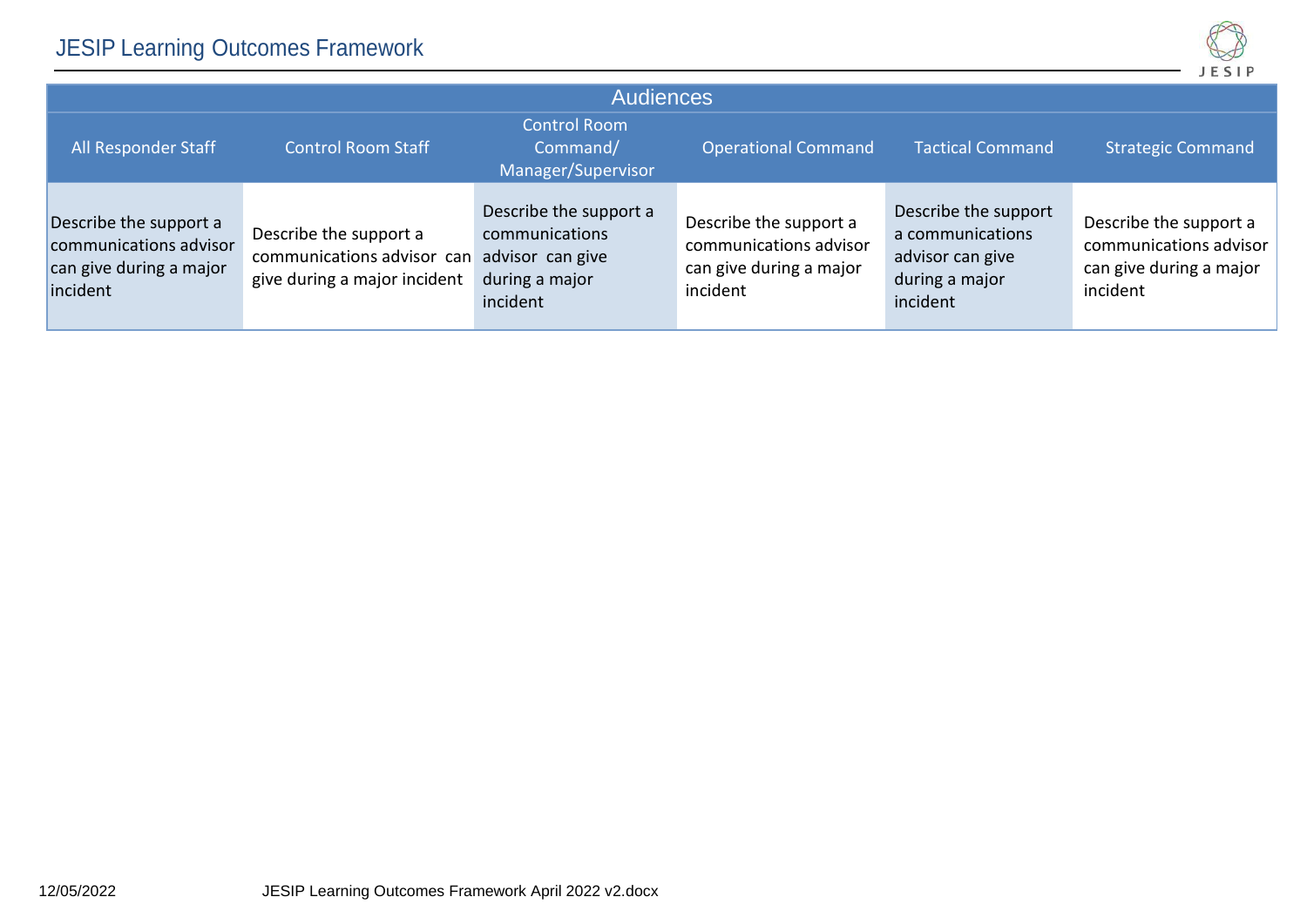All Responder Staff Control Room Staff

#### Table 6: Principle - Co-ordination

|                                                                                    |                                                                                        |                                                                                           | SIP                                                                                       |
|------------------------------------------------------------------------------------|----------------------------------------------------------------------------------------|-------------------------------------------------------------------------------------------|-------------------------------------------------------------------------------------------|
| <b>Audiences</b>                                                                   |                                                                                        |                                                                                           |                                                                                           |
| <b>Control Room</b><br>Command/<br>Manager/Supervisor                              | <b>Operational Command</b>                                                             | <b>Tactical Command</b>                                                                   | <b>Strategic Command</b>                                                                  |
| escribe the basic role<br>nd responsibilities of<br>ther responder<br>rganisations | Describe the basic role<br>and responsibilities of<br>other responder<br>organisations | Describe the basic<br>role and<br>responsibilities of<br>other responder<br>organisations | Describe the basic<br>role and<br>responsibilities of<br>other responder<br>organisations |
| xplain the differences<br>how other responder<br>gency control rooms<br>oerate     |                                                                                        |                                                                                           |                                                                                           |
|                                                                                    |                                                                                        |                                                                                           |                                                                                           |

<span id="page-10-0"></span>

| Describe the basic<br>role and<br>responsibilities of<br>other responder<br>organisations | Describe the basic role<br>and responsibilities of<br>other responder<br>organisations | Describe the basic role<br>and responsibilities of<br>other responder<br>organisations | Describe the basic role<br>and responsibilities of<br>other responder<br>organisations                                                         | Describe the basic<br>role and<br>responsibilities of<br>other responder<br>organisations                             | Describe the basic<br>role and<br>responsibilities of<br>other responder<br>organisations                                |
|-------------------------------------------------------------------------------------------|----------------------------------------------------------------------------------------|----------------------------------------------------------------------------------------|------------------------------------------------------------------------------------------------------------------------------------------------|-----------------------------------------------------------------------------------------------------------------------|--------------------------------------------------------------------------------------------------------------------------|
|                                                                                           | Explain the differences in<br>how other responder<br>agency control rooms<br>operate   | Explain the differences<br>in how other responder<br>agency control rooms<br>operate   |                                                                                                                                                |                                                                                                                       |                                                                                                                          |
|                                                                                           |                                                                                        | Describe why it is<br>important to agree a<br>lead service                             | Describe why it is<br>important to agree a<br>lead service                                                                                     | Describe why it is<br>important to agree a<br>lead service                                                            | Describe why it is<br>important to agree a<br>lead service                                                               |
|                                                                                           |                                                                                        | Describe why it is<br>important to agree<br>priorities, resources<br>and capabilities  | Describe why it is<br>important to agree<br>priorities, resources and<br>capabilities                                                          | Describe why it is<br>important to agree<br>priorities, resources<br>and capabilities                                 | Describe why it is<br>important to agree<br>priorities, resources<br>and capabilities                                    |
|                                                                                           |                                                                                        | Describe why it is<br>important to agree the<br>timings and structure of<br>meetings   | Describe why it is<br>important to agree the<br>timings and structure of<br>meetings (for example<br>meetings at the Forward<br>Command Point) | Describe why it is<br>important to agree<br>the timings and<br>structure of meetings<br>(for example TCG<br>meetings) | Describe why it is<br>important to agree<br>the timings and<br>structure of<br>meetings (for<br>example SCG<br>meetings) |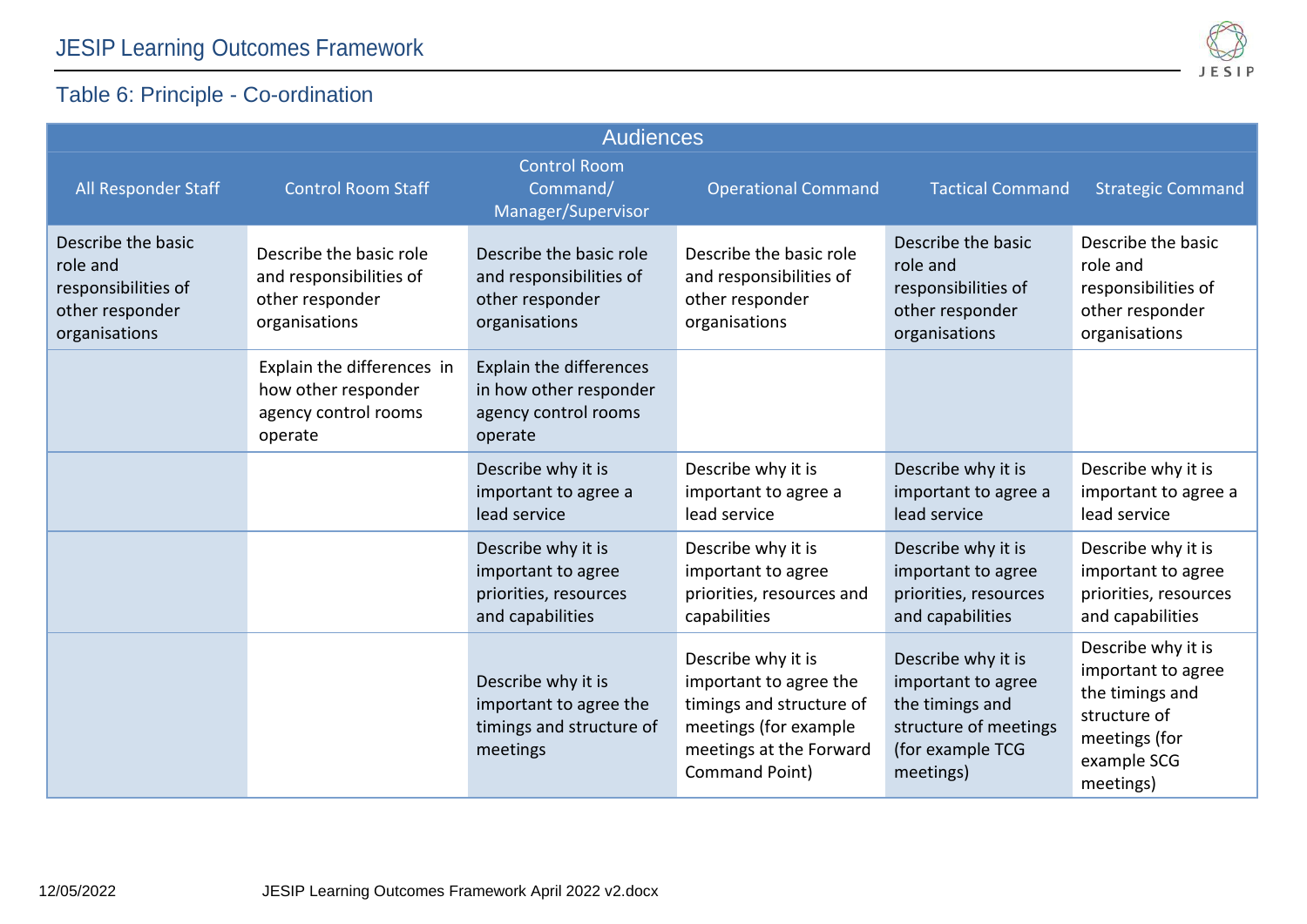

| <b>Audiences</b>    |                           |                                                                                                            |                                                                                                            |                                                                                                            |                                                                                                            |  |  |
|---------------------|---------------------------|------------------------------------------------------------------------------------------------------------|------------------------------------------------------------------------------------------------------------|------------------------------------------------------------------------------------------------------------|------------------------------------------------------------------------------------------------------------|--|--|
| All Responder Staff | <b>Control Room Staff</b> | <b>Control Room</b><br>Command/<br>Manager/Supervisor                                                      | <b>Operational Command</b>                                                                                 | <b>Tactical Command</b>                                                                                    | <b>Strategic Command</b>                                                                                   |  |  |
|                     |                           | Describe why it is<br>important to use a<br>consistent standard<br>briefing tool such as<br><b>IIMARCH</b> | Describe why it is<br>important to use a<br>consistent standard<br>briefing tool such as<br><b>IIMARCH</b> | Describe why it is<br>important to use a<br>consistent standard<br>briefing tool such as<br><b>IIMARCH</b> | Describe why it is<br>important to use a<br>consistent standard<br>briefing tool such as<br><b>IIMARCH</b> |  |  |
|                     |                           |                                                                                                            | Describe the elements of<br>the IIMARCH briefing<br>model and generate a<br>brief using it                 | Describe the elements<br>of the IIMARCH<br>briefing model and<br>generate a brief using<br>it              | Describe the<br>elements of the<br><b>IIMARCH</b> briefing<br>model and generate<br>a brief using it       |  |  |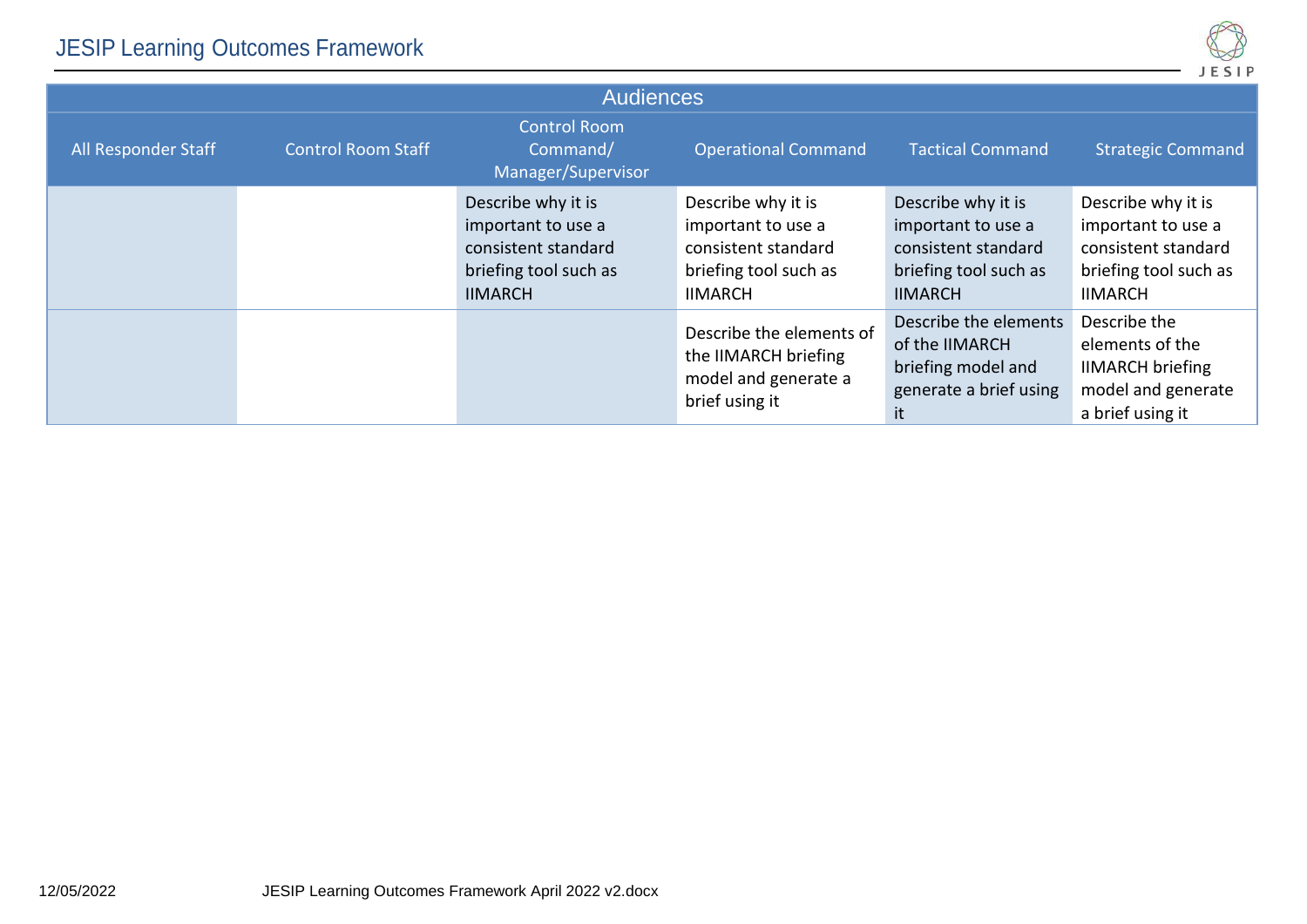### JESIP Learning Outcomes Framework



### Table 7: Principle - Joint Understanding of Risk

<span id="page-12-0"></span>

| <b>Audiences</b>                                            |                                                                        |                                                                        |                                                                        |                                                                           |                                                                           |  |
|-------------------------------------------------------------|------------------------------------------------------------------------|------------------------------------------------------------------------|------------------------------------------------------------------------|---------------------------------------------------------------------------|---------------------------------------------------------------------------|--|
| All Responder Staff                                         | <b>Control Room Staff</b>                                              | Control Room Command/<br>Manager/Supervisor                            | <b>Operational Command</b>                                             | <b>Tactical Command</b>                                                   | <b>Strategic Command</b>                                                  |  |
| Describe how to<br>develop a joint<br>understanding of risk | Describe how to develop<br>a joint understanding of<br>risk            | Describe how to<br>develop a joint<br>understanding of risk            | Describe how to<br>develop a joint<br>understanding of risk            | Describe how to<br>develop a joint<br>understanding of<br>risk            | Describe how to<br>develop a joint<br>understanding of<br>risk            |  |
| Describe your<br>organisations risk<br>assessment process   | Describe your<br>organisations risk<br>assessment process              | Describe your<br>organisations risk<br>assessment process              | Describe your<br>organisations risk<br>assessment process              | Describe your<br>organisations risk<br>assessment<br>process              | Describe your<br>organisations risk<br>assessment process                 |  |
|                                                             | Describe how control<br>rooms can contribute to<br>the risk assessment | Describe how control<br>rooms can contribute to<br>the risk assessment | Describe how control<br>rooms can contribute to<br>the risk assessment | Describe how<br>control rooms can<br>contribute to the<br>risk assessment | Describe how<br>control rooms can<br>contribute to the<br>risk assessment |  |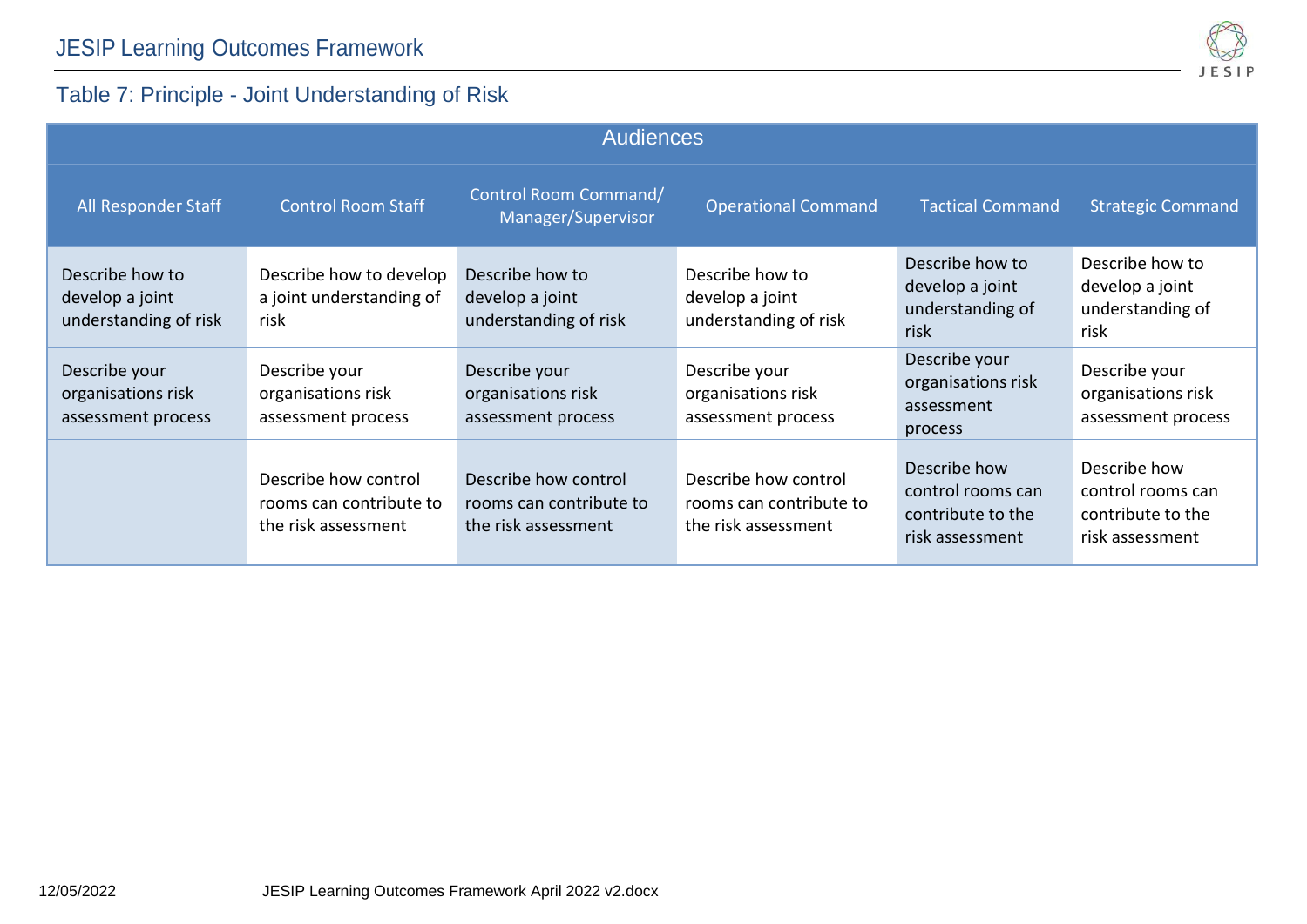## Table 8: Principle - Shared Situational Awareness

<span id="page-13-0"></span>

| <b>Audiences</b>                                                                                                                |                                                                                                                                 |                                                                                                                                |                                                                                                                                 |                                                                                                                                 |                                                                                                                                 |  |
|---------------------------------------------------------------------------------------------------------------------------------|---------------------------------------------------------------------------------------------------------------------------------|--------------------------------------------------------------------------------------------------------------------------------|---------------------------------------------------------------------------------------------------------------------------------|---------------------------------------------------------------------------------------------------------------------------------|---------------------------------------------------------------------------------------------------------------------------------|--|
| All Responder Staff                                                                                                             | <b>Control Room Staff</b>                                                                                                       | <b>Control Room</b><br>Command/<br>Manager/Supervisor                                                                          | <b>Operational Command</b>                                                                                                      | <b>Tactical Command</b>                                                                                                         | <b>Strategic Command</b>                                                                                                        |  |
| Describe what is<br>meant by shared<br>situational awareness<br>and why it is<br>important to<br>establish it                   | Describe what is<br>meant by shared<br>situational awareness<br>and why it is<br>important to establish<br>it                   | Describe what is meant<br>by shared situational<br>awareness and why it is<br>important to establish it                        | Describe what is meant<br>by shared situational<br>awareness and why it is<br>important to establish it                         | Describe what is meant<br>by shared situational<br>awareness and why it is<br>important to establish it                         | Describe what is meant<br>by shared situational<br>awareness and why it is<br>important to establish it                         |  |
| Describe what<br>models can support<br>developing shared<br>situational awareness<br>(M/ETHANE and the<br>Joint Decision Model) | Describe what models<br>can support<br>developing shared<br>situational awareness<br>(M/ETHANE and the<br>Joint Decision Model) | Describe what models<br>can support<br>developing shared<br>situational awareness<br>(METHANE and the<br>Joint Decision Model) | Describe what models<br>can support developing<br>shared situational<br>awareness (M/ETHANE<br>and the Joint Decision<br>Model) | Describe what models<br>can support developing<br>shared situational<br>awareness (M/ETHANE<br>and the Joint Decision<br>Model) | Describe what models<br>can support developing<br>shared situational<br>awareness (M/ETHANE<br>and the Joint Decision<br>Model) |  |
|                                                                                                                                 |                                                                                                                                 | Describe a common<br>operating picture                                                                                         | Describe a common<br>operating picture                                                                                          | Describe a common<br>operating picture                                                                                          | Describe a common<br>operating picture                                                                                          |  |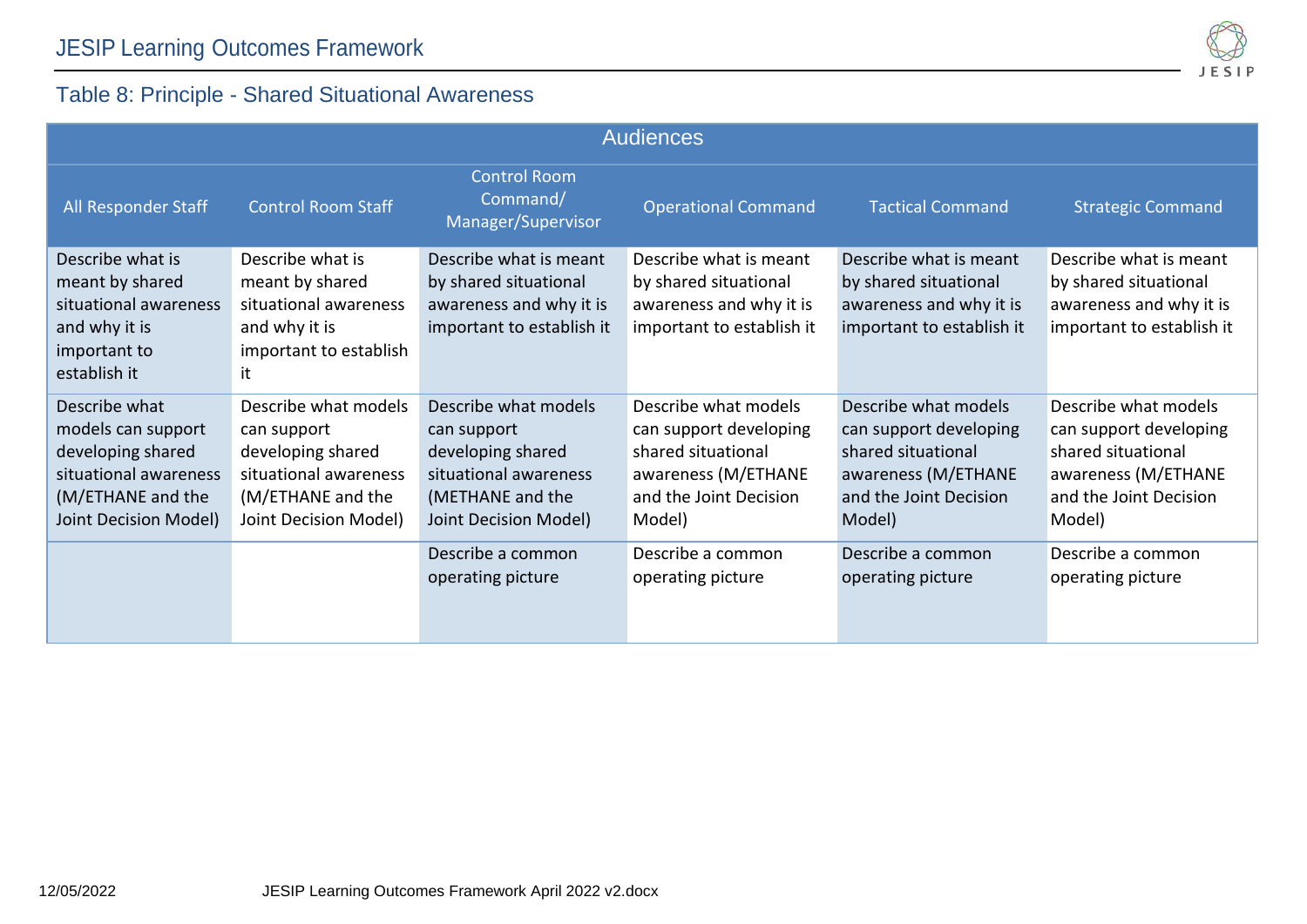#### Table 9: Joint Decision Model (JDM)

<span id="page-14-0"></span>

| <b>Audiences</b>                                                                                 |                                                                                           |                                                                                         |                                                                                                  |                                                                                                  |                                                                                        |  |  |
|--------------------------------------------------------------------------------------------------|-------------------------------------------------------------------------------------------|-----------------------------------------------------------------------------------------|--------------------------------------------------------------------------------------------------|--------------------------------------------------------------------------------------------------|----------------------------------------------------------------------------------------|--|--|
| <b>All Responder Staff</b>                                                                       | <b>Control Room Staff</b>                                                                 | <b>Control Room</b><br>Command/<br>Manager/Supervisor                                   | <b>Operational Command</b>                                                                       | <b>Tactical Command</b>                                                                          | <b>Strategic Command</b>                                                               |  |  |
| <b>Explain the benefits</b><br>of having a single<br>decision-making<br>model across<br>agencies | Explain the benefits<br>of having a single<br>decision-making<br>model across<br>agencies | Explain the benefits of<br>having a single decision-<br>making model across<br>agencies | <b>Explain the benefits</b><br>of having a single<br>decision-making<br>model across<br>agencies | <b>Explain the benefits</b><br>of having a single<br>decision-making<br>model across<br>agencies | Explain the benefits of<br>having a single<br>decision-making<br>model across agencies |  |  |
| Name the model<br>commanders should<br>use for making joint<br>decisions                         | Name the model<br>commanders should<br>use for making joint<br>decisions                  | Describe the structure<br>of the Joint Decision<br>Model and demonstrate<br>its use     | Describe the structure of<br>the Joint Decision Model<br>and demonstrate its use                 | Describe the structure of<br>the Joint Decision Model<br>and demonstrate its use                 | Describe the structure of<br>the Joint Decision Model<br>and demonstrate its use       |  |  |

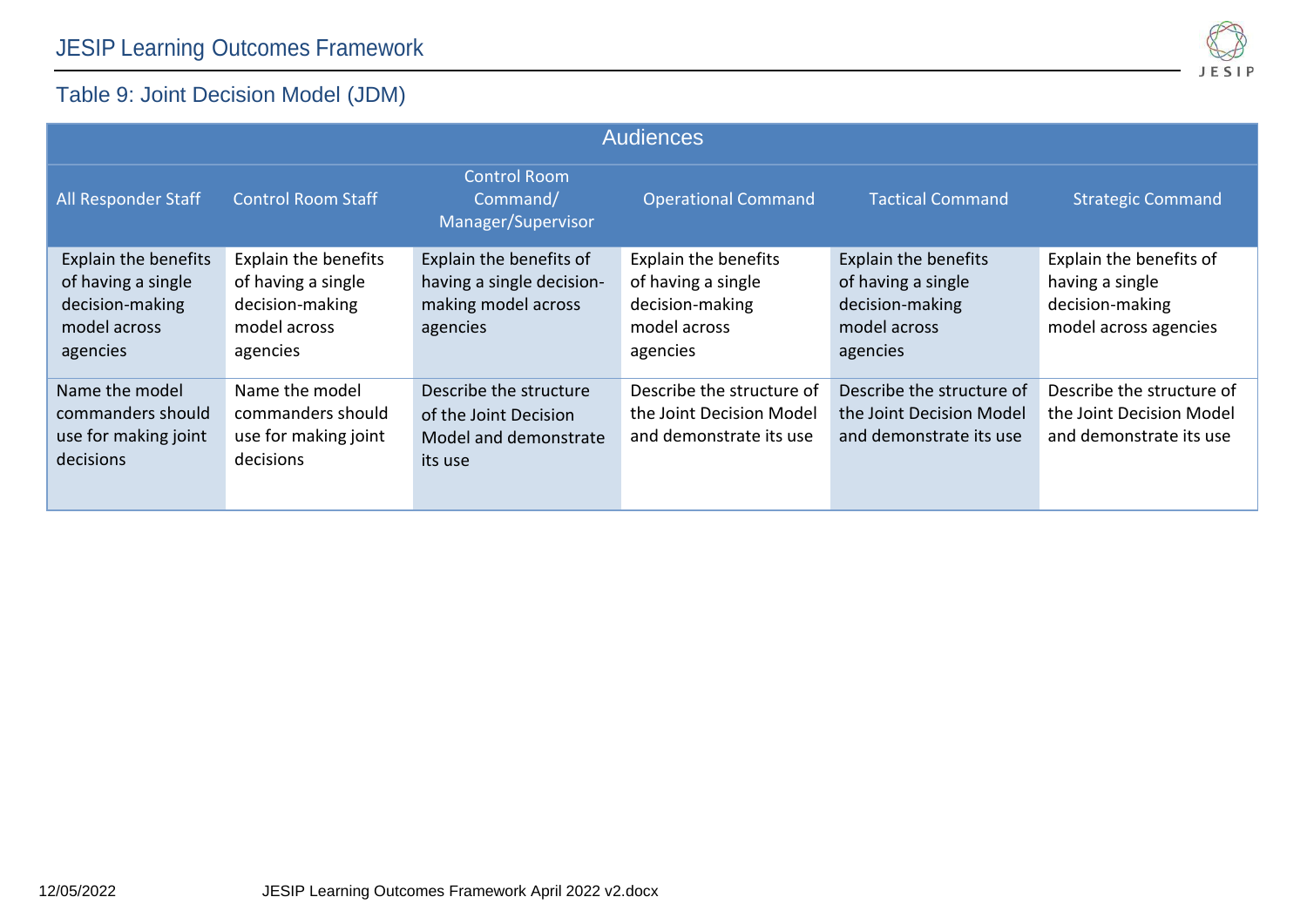

#### Table 10: JDM - Gather information & intelligence

<span id="page-15-0"></span>

| <b>Audiences</b>                                                                                                                                              |                                                                                                                                                      |                                                                                                                                                                  |                                                                                                                                                   |                                                                                                                                                   |                                                                                                                                                   |  |  |
|---------------------------------------------------------------------------------------------------------------------------------------------------------------|------------------------------------------------------------------------------------------------------------------------------------------------------|------------------------------------------------------------------------------------------------------------------------------------------------------------------|---------------------------------------------------------------------------------------------------------------------------------------------------|---------------------------------------------------------------------------------------------------------------------------------------------------|---------------------------------------------------------------------------------------------------------------------------------------------------|--|--|
| All Responder<br><b>Staff</b>                                                                                                                                 | <b>Control Room Staff</b>                                                                                                                            | <b>Control Room</b><br>Command/Manager/<br>Supervisor                                                                                                            | <b>Operational Command</b>                                                                                                                        | <b>Tactical Command</b>                                                                                                                           | <b>Strategic Command</b>                                                                                                                          |  |  |
|                                                                                                                                                               |                                                                                                                                                      | Describe how the Joint<br>Decision Model is scalable<br>and should be used for any<br>multiagency incident                                                       | Describe how the Joint<br>Decision Model is<br>scalable and should be<br>used for any<br>multiagency incident                                     | Describe how the Joint<br>Decision Model is scalable<br>and should be used for<br>any multiagency incident                                        | Describe how the Joint<br>Decision Model is scalable<br>and should be used for<br>any multiagency incident                                        |  |  |
|                                                                                                                                                               |                                                                                                                                                      | Describe information and<br>intelligence and the<br>difference between them                                                                                      | Describe information<br>and intelligence and<br>the difference<br>between them                                                                    | Describe information<br>and intelligence and the<br>difference between<br>them                                                                    | Describe information<br>and intelligence and the<br>difference between<br>them                                                                    |  |  |
|                                                                                                                                                               |                                                                                                                                                      | Describe the importance<br>of identifying relevant<br>information for sharing<br>information and the best<br>way to achieve this to aid<br>an effective response | Describe the<br>importance of sharing<br>information to aid an<br>effective response                                                              | Describe the importance<br>of sharing information<br>to aid an effective<br>response                                                              | Describe the<br>importance of sharing<br>information to aid an<br>effective response                                                              |  |  |
| Describe the need<br>for using common<br>terminology and<br>how to access<br>tools to help $-$<br><b>Civil Protection</b><br>lexicon, common<br>map symbology | Describe the need<br>for using common<br>terminology and<br>how to access tools<br>to help - Civil<br>Protection lexicon,<br>common map<br>symbology | Describe the need for<br>using common<br>terminology and how to<br>access tools to help - Civil<br>Protection lexicon,<br>common map symbology                   | Describe the need for<br>using common<br>terminology and how<br>to access tools to help<br>- Civil Protection<br>lexicon, common map<br>symbology | Describe the need for<br>using common<br>terminology and how to<br>access tools to help -<br>Civil Protection lexicon,<br>common map<br>symbology | Describe the need for<br>using common<br>terminology and how to<br>access tools to help -<br>Civil Protection lexicon,<br>common map<br>symbology |  |  |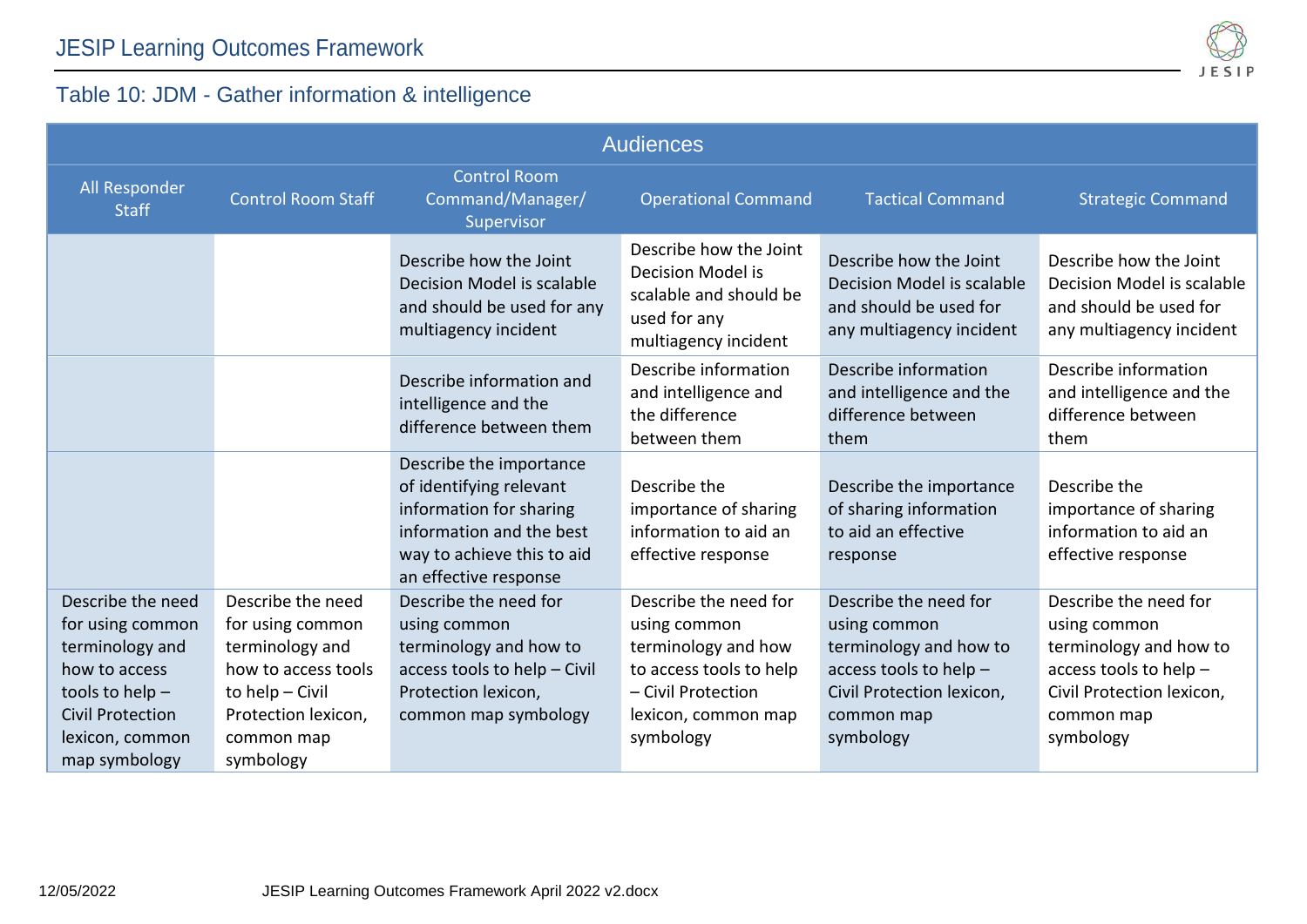

### Table 11: JDM - Assess risk and develop a working strategy

<span id="page-16-0"></span>

| <b>Audiences</b>    |                           |                                                                                                                                        |                                                                                                                |                                                                                                                |                                                                                                                |  |
|---------------------|---------------------------|----------------------------------------------------------------------------------------------------------------------------------------|----------------------------------------------------------------------------------------------------------------|----------------------------------------------------------------------------------------------------------------|----------------------------------------------------------------------------------------------------------------|--|
| All Responder Staff | <b>Control Room Staff</b> | <b>Control Room</b><br>Command/Manager/<br>Supervisor                                                                                  | <b>Operational Command</b>                                                                                     | <b>Tactical Command</b>                                                                                        | <b>Strategic Command</b>                                                                                       |  |
|                     |                           | Describe what is meant<br>by developing a working<br>strategy and why it is<br>important                                               | Describe what is meant<br>by developing a working<br>strategy and why it is<br>important                       | Describe what is meant<br>by developing a working<br>strategy and why it is<br>important                       | Describe what is meant<br>by developing a<br>working strategy and<br>why it is important                       |  |
|                     |                           | Describe the importance<br>of understanding risk<br>and control measures<br>from perspectives of all<br>responder agencies<br>involved | Describe the importance<br>of understanding risk<br>from perspectives of all<br>responder agencies<br>involved | Describe the importance<br>of understanding risk from<br>perspectives of all<br>responder agencies<br>involved | Describe the importance<br>of understanding risk<br>from perspectives of all<br>responder agencies<br>involved |  |
|                     |                           | Describe the decision<br>controls and their use                                                                                        | Describe the decision<br>controls and their use                                                                | Describe the decision<br>controls and their use                                                                | Describe the decision<br>controls and their use                                                                |  |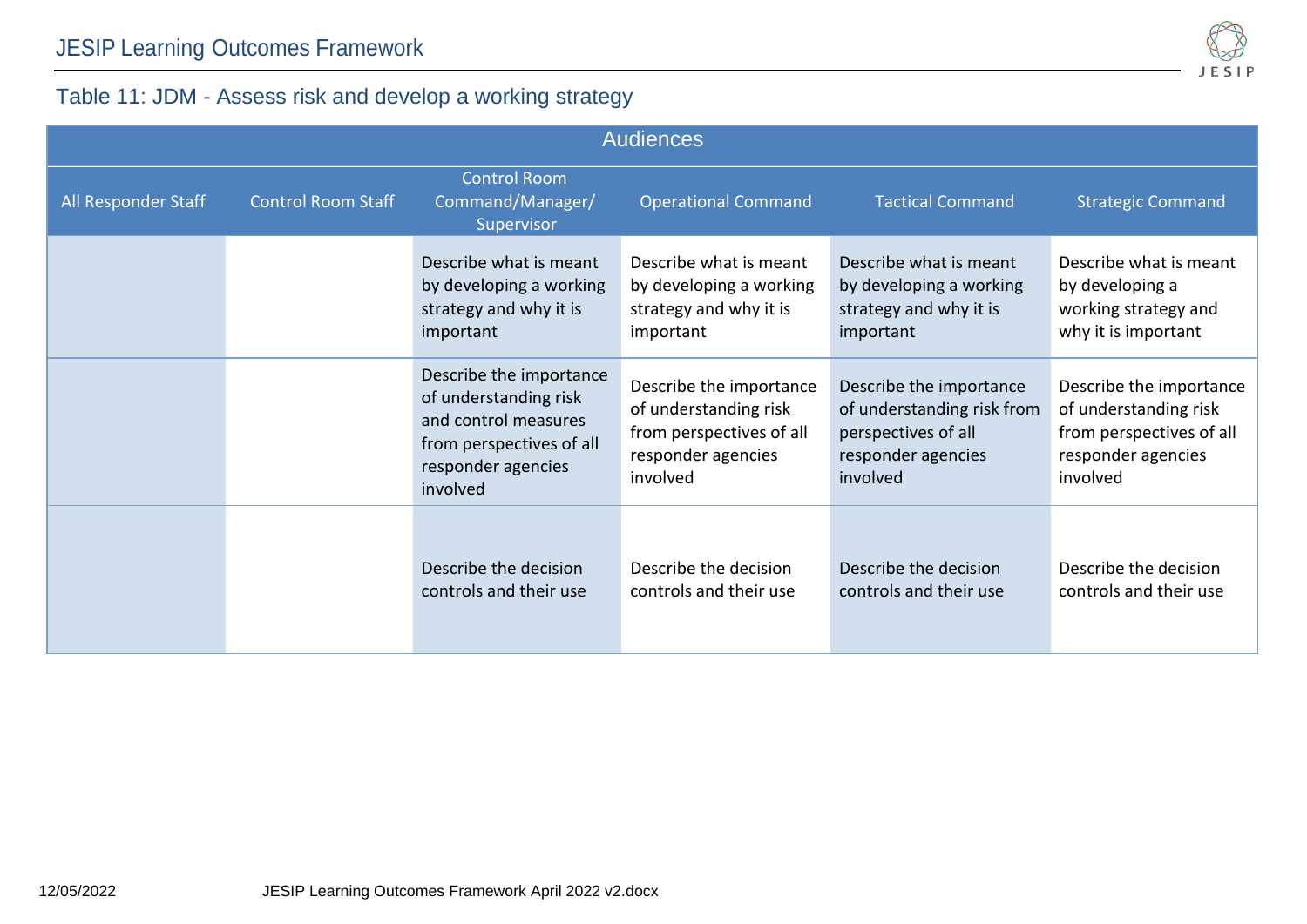

## Table 12: JDM - Consider powers, policies & procedures

<span id="page-17-0"></span>

| <b>Audiences</b>    |                           |                                                                                                                               |                                                                                                                        |                                                                                                                                      |                                                                                                                               |  |
|---------------------|---------------------------|-------------------------------------------------------------------------------------------------------------------------------|------------------------------------------------------------------------------------------------------------------------|--------------------------------------------------------------------------------------------------------------------------------------|-------------------------------------------------------------------------------------------------------------------------------|--|
| All Responder Staff | <b>Control Room Staff</b> | <b>Control Room</b><br>Command/Manager/<br>Supervisor                                                                         | <b>Operational Command</b>                                                                                             | <b>Tactical Command</b>                                                                                                              | <b>Strategic Command</b>                                                                                                      |  |
|                     |                           | Describe the<br>legislation and<br>guidance that exists<br>and how that impacts<br>on multi-agency<br>incidents               | Describe the<br>legislation and<br>guidance that exists<br>and how that impacts<br>on multi-agency<br>incidents        | Describe the legislation<br>and guidance that exists<br>and how that impacts<br>on multi-agency<br>incidents                         | Describe the<br>legislation and<br>guidance that exists<br>and how that impacts<br>on multi-agency<br>incidents               |  |
|                     |                           | Explain the importance of<br>Human Rights Act 1998<br>(HRA) right to life                                                     | Explain the importance of<br>Human Rights Act 1998<br>(HRA) right to life                                              | Explain the importance of<br>Human Rights Act 1998<br>(HRA) right to life                                                            | Explain the importance of<br>Human Rights Act 1998<br>(HRA) right to life                                                     |  |
|                     |                           | Describe what policies<br>and procedures exist<br>locally and nationally to<br>support joint working                          | Describe what policies<br>and procedures exist<br>locally and nationally to<br>support joint working                   | Describe what policies<br>and procedures exist<br>locally and nationally to<br>support joint working                                 | Describe what policies<br>and procedures exist<br>locally and nationally to<br>support joint working                          |  |
|                     |                           | Describe considerations<br>required for the<br>Powers, Policies and<br>Procedures stage of the<br><b>Joint Decision Model</b> | Describe considerations<br>required for the<br>Powers, Policies and<br>Procedures stage of the<br>Joint Decision Model | Describe considerations<br>required for the Powers,<br><b>Policies and Procedures</b><br>stage of the Joint<br><b>Decision Model</b> | Describe considerations<br>required for the<br>Powers, Policies and<br>Procedures stage of the<br><b>Joint Decision Model</b> |  |
|                     |                           | Explain the importance<br>of keeping accurate logs<br>and records.                                                            | Explain the importance<br>of log keeping.                                                                              | Explain the importance of<br>log keeping.                                                                                            | Explain the importance<br>of log keeping.                                                                                     |  |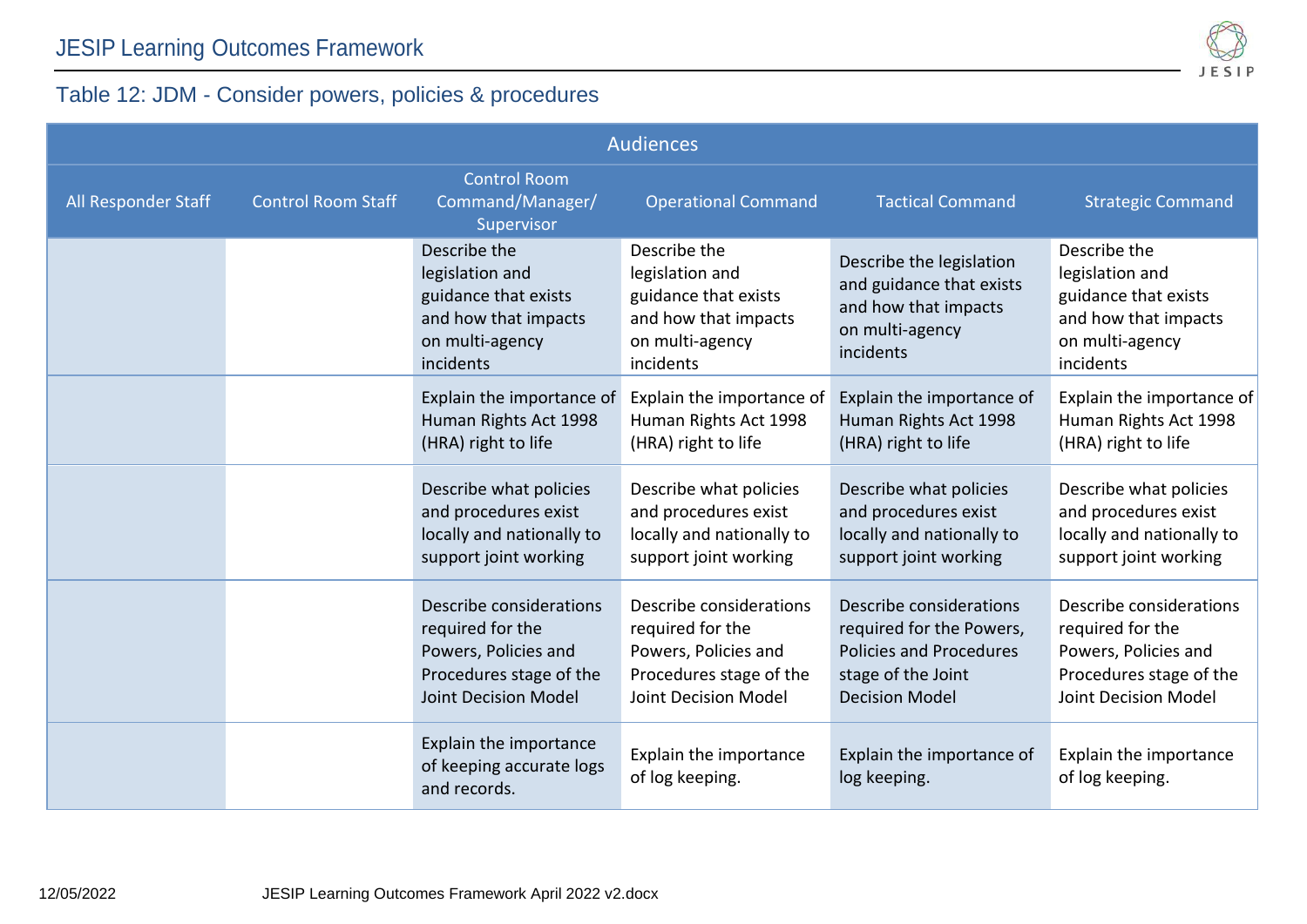

## Table 13: JDM - Identify options & contingencies

<span id="page-18-0"></span>

| <b>Audiences</b>    |                           |                                                                                                            |                                                                                                  |                                                                                                         |                                                                                                         |  |  |
|---------------------|---------------------------|------------------------------------------------------------------------------------------------------------|--------------------------------------------------------------------------------------------------|---------------------------------------------------------------------------------------------------------|---------------------------------------------------------------------------------------------------------|--|--|
| All Responder Staff | <b>Control Room Staff</b> | <b>Control Room</b><br>Command/Manager/<br>Supervisor                                                      | <b>Operational Command</b>                                                                       | <b>Tactical Command</b>                                                                                 | <b>Strategic Command</b>                                                                                |  |  |
|                     |                           | Explain how to<br>identify options and<br>contingencies in<br>regard to the Joint<br><b>Decision Model</b> | Explain how to identify<br>options and<br>contingencies in regard to<br>the Joint Decision Model | Explain how to identify<br>options and contingencies<br>in regard to the Joint<br><b>Decision Model</b> | Explain how to identify<br>options and contingencies<br>in regard to the Joint<br><b>Decision Model</b> |  |  |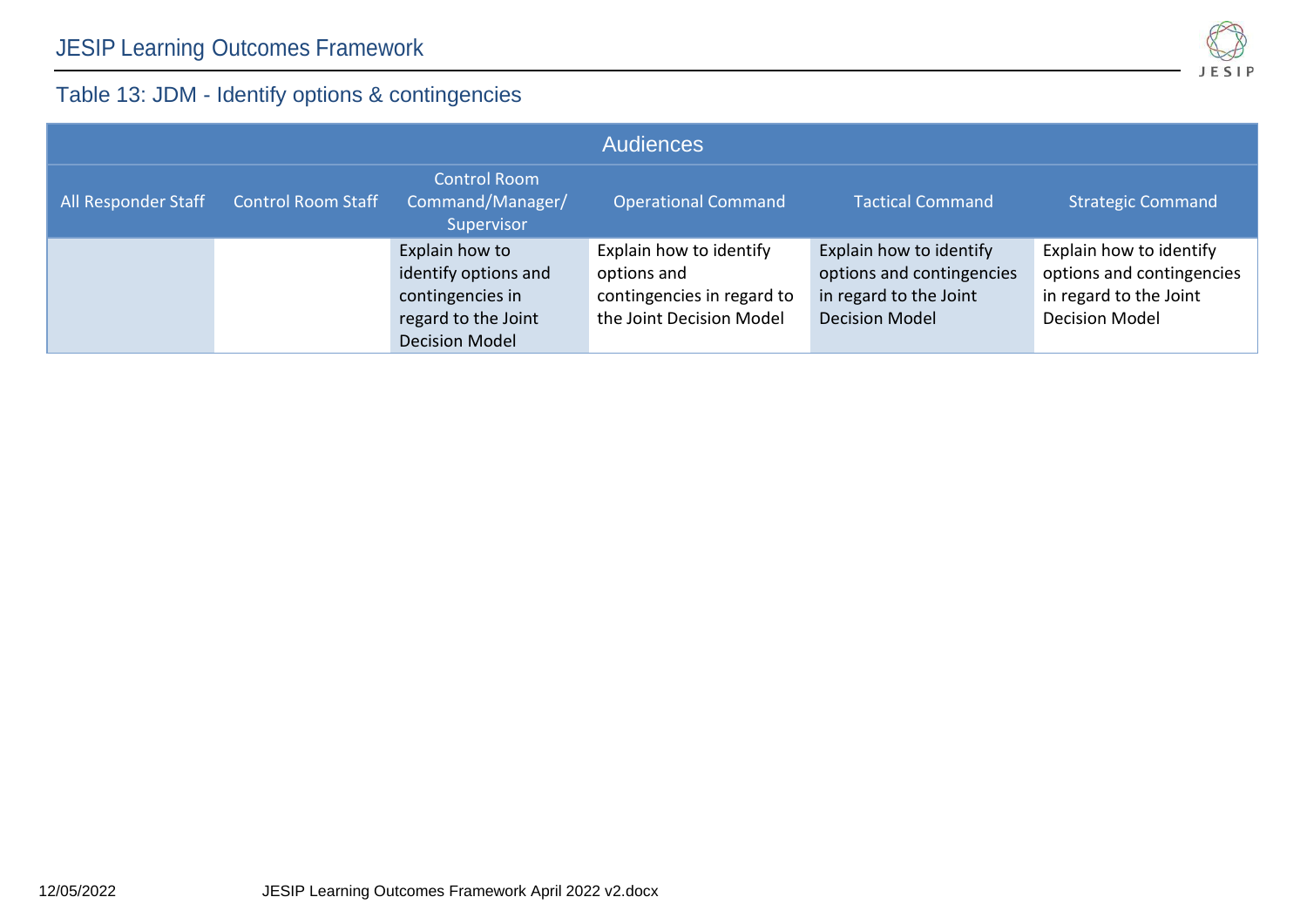

#### Table 14: JDM - Take action & review what happened

<span id="page-19-0"></span>

|                                       |                                       |                                                                                                                        | <b>Audiences</b>                                                                                             |                                                                                                              |                                                                                                              |
|---------------------------------------|---------------------------------------|------------------------------------------------------------------------------------------------------------------------|--------------------------------------------------------------------------------------------------------------|--------------------------------------------------------------------------------------------------------------|--------------------------------------------------------------------------------------------------------------|
| All Responder<br><b>Staff</b>         | <b>Control Room Staff</b>             | <b>Control Room</b><br>Command/Manager/<br><b>Supervisor</b>                                                           | <b>Operational Command</b>                                                                                   | <b>Tactical Command</b>                                                                                      | <b>Strategic Command</b>                                                                                     |
|                                       |                                       | Describe what is meant<br>by take action and<br>review what happens in<br>regard to the Joint<br><b>Decision Model</b> | Describe what is meant by<br>take action and review<br>what happens in regard to<br>the Joint Decision Model | Describe what is meant by<br>take action and review<br>what happens in regard to<br>the Joint Decision Model | Describe what is meant by<br>take action and review<br>what happens in regard to<br>the Joint Decision Model |
| Describe the                          | Describe the                          | Describe the importance                                                                                                | Describe the importance of                                                                                   | Describe the importance                                                                                      | Describe the importance                                                                                      |
| importance of a<br>post-event debrief | importance of a<br>post-event debrief | of a post-event debrief                                                                                                | a post-event debrief                                                                                         | of a post-event debrief                                                                                      | of a post-event debrief                                                                                      |
|                                       |                                       | Explain the requirement                                                                                                | Explain the requirement                                                                                      | Explain the requirement                                                                                      | Explain the requirement                                                                                      |
|                                       |                                       | to share multi-agency                                                                                                  | to share multi-agency                                                                                        | to share multi-agency                                                                                        | to share multi-agency                                                                                        |
|                                       |                                       | lessons on JOL Online                                                                                                  | lessons on JOL Online                                                                                        | lessons on JOL Online                                                                                        | lessons on JOL Online                                                                                        |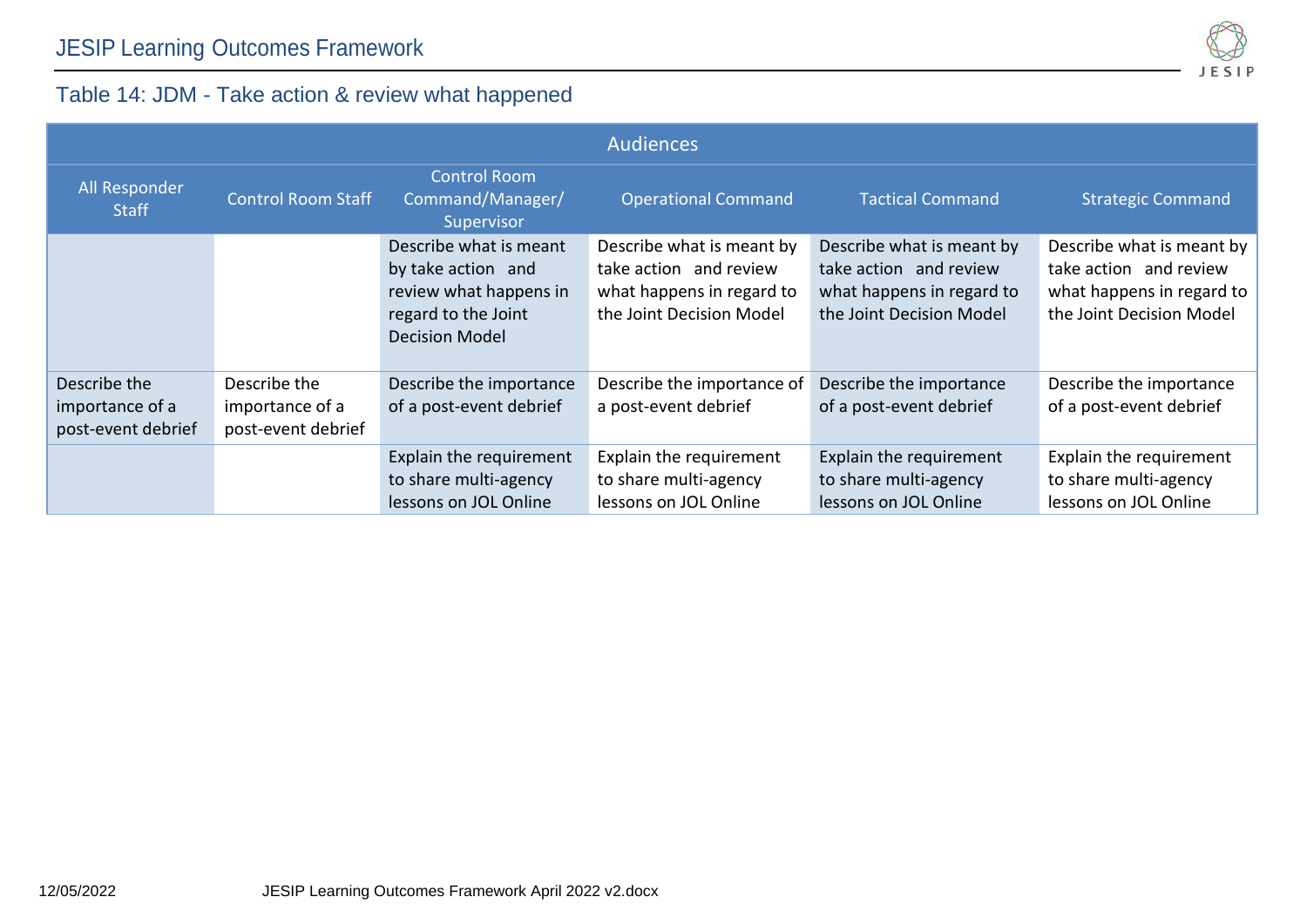#### Table 15: Command



<span id="page-20-0"></span>

|                               |                                     |                                                                                                                                                                                   | <b>Audiences</b>                                                                                                                                                                  |                                                                                                                                                                                   |                                                                                                                                                                                      |
|-------------------------------|-------------------------------------|-----------------------------------------------------------------------------------------------------------------------------------------------------------------------------------|-----------------------------------------------------------------------------------------------------------------------------------------------------------------------------------|-----------------------------------------------------------------------------------------------------------------------------------------------------------------------------------|--------------------------------------------------------------------------------------------------------------------------------------------------------------------------------------|
| All Responder<br><b>Staff</b> | <b>Control Room</b><br><b>Staff</b> | <b>Control Room</b><br>Command/Manager/<br>Supervisor                                                                                                                             | <b>Operational Command</b>                                                                                                                                                        | <b>Tactical Command</b>                                                                                                                                                           | <b>Strategic Command</b>                                                                                                                                                             |
|                               |                                     | Describe the purpose of both<br>the Tactical and Strategic<br>Coordinating Groups (TCG &<br>SCG) and how control room<br>supervisors should interact<br>with them                 | Describe the purpose of the<br><b>Tactical Coordinating Group</b><br>(TCG) and Strategic<br>Coordinating Group (SCG) and<br>who should attend                                     | Describe the purpose of the<br><b>Tactical Coordinating Group</b><br>(TCG) and Strategic<br>Coordinating Group (SCG)<br>and who should attend                                     | Describe the purpose of<br>the Tactical<br><b>Coordinating Group</b><br>(TCG) and Strategic<br><b>Coordinating Group</b><br>(SCG) and who should<br>attend                           |
|                               |                                     | Describe the purpose and<br>function of the Local<br>Resilience Forum (LRF) & the<br>importance of involving local<br>partner agencies in<br>communications about the<br>incident | Describe the purpose and<br>function of the Local<br>Resilience Forum (LRF) & the<br>importance of involving local<br>partner agencies in<br>communications about the<br>incident | Describe the purpose and<br>function of the Local<br>Resilience Forum (LRF) & the<br>importance of involving local<br>partner agencies in<br>communications about the<br>incident | Describe the purpose<br>and function of the<br>Local Resilience Forum<br>(LRF) & the importance<br>of involving local<br>partner agencies in<br>communications about<br>the incident |
|                               |                                     |                                                                                                                                                                                   |                                                                                                                                                                                   | Describe the role of<br><b>Government Liaison Officers</b>                                                                                                                        | Describe the role of<br><b>Government Liaison</b><br><b>Officers</b>                                                                                                                 |
|                               |                                     |                                                                                                                                                                                   |                                                                                                                                                                                   | Describe the role of military<br>Joint Regional Liaison<br>Officers                                                                                                               | Describe the role of<br>military Joint Regional<br><b>Liaison Officers</b>                                                                                                           |
|                               |                                     |                                                                                                                                                                                   |                                                                                                                                                                                   |                                                                                                                                                                                   | Describe the Role of<br><b>COBR</b>                                                                                                                                                  |